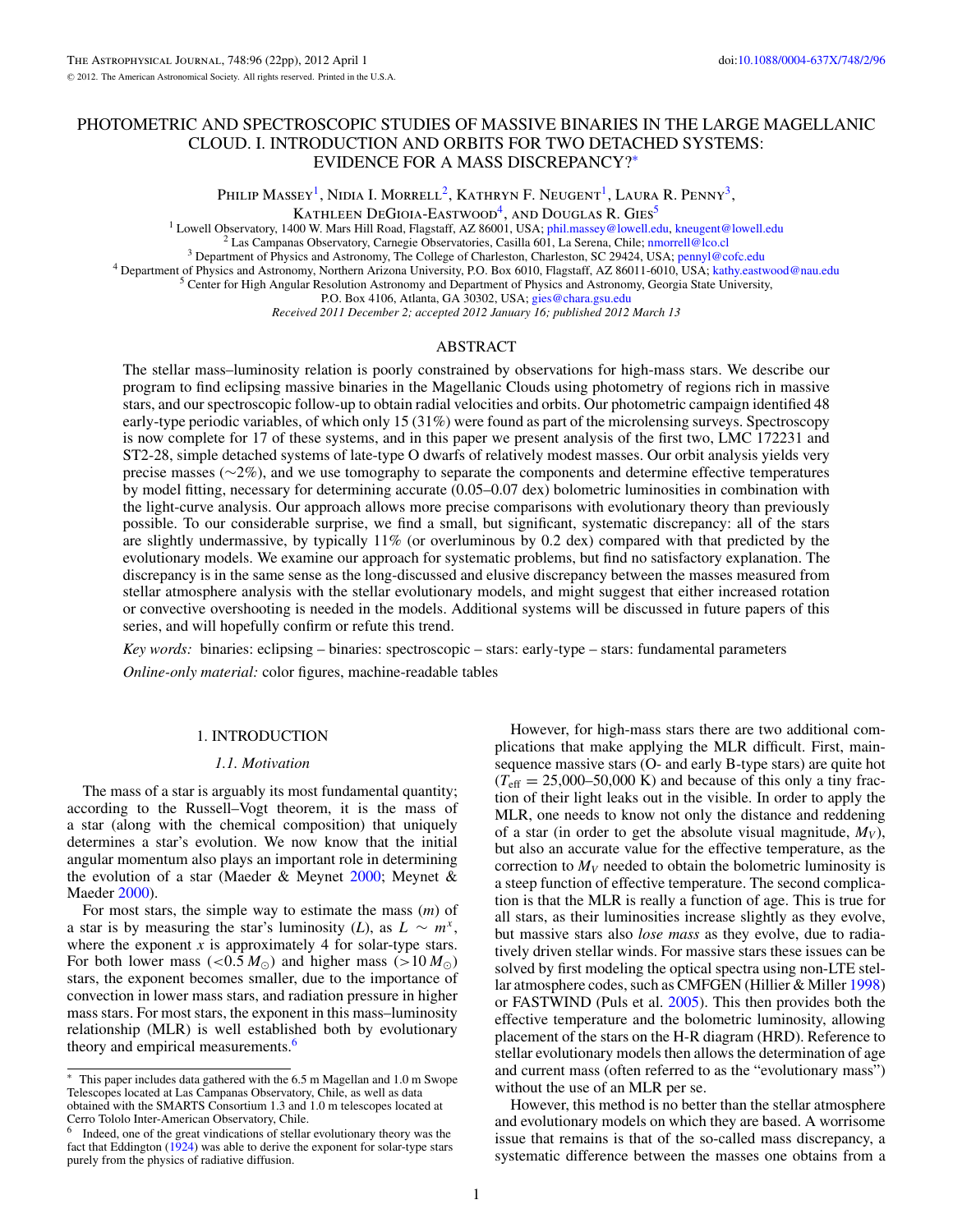stellar atmosphere analysis and that inferred from evolutionary theory. Modeling the star's spectra with a stellar atmosphere code produces a measurement of the mass via the surface gravity *g*, since  $g \sim m/R^2$ , and the radius *R* is known once the effective temperature is known *if* the distance and hence the luminosity *L* are known, since  $R^2 \sim L/T_{\text{eff}}^4$  by the Stefan–Boltzmann equation. Herrero et al. (1992) called attention to the fact that the masses derived from spectroscopic analysis are systematically lower than those found from evolutionary models. This mass discrepancy has never been fully resolved, despite significant improvements in both the evolution and stellar atmosphere models (see, for example, Massey et al. 2005). But it would be of great interest to measure masses in some more direct way to test the validity of the models. Such an opportunity is granted to us by binaries, where Newtonian physics and Kepler's third law provide us (in principle) with direct mass measurements.

This is the first of a series of papers presenting dynamical masses and bolometric luminosities for massive stars in the Large Magellanic Cloud (LMC). The title of our series is intended to pay homage to the "Spectroscopic Studies of O-type Binaries" series by Peter S. Conti and collaborators, which appeared 30–35 years ago (e.g., Bohannan & Conti 1976; Conti & Walborn 1976; Massey & Conti 1977; Morrison & Conti 1978, 1980; Conti et al. 1980). Although telescopes have gotten larger since those days, and instruments and data analysis methods have improved, the basic need to test theory with fundamental mass determinations remains. Work over the past several decades has helped improve the situation<sup>7</sup> but the paucity of systems with well determined parameters is underscored by our continuing poor knowledge of the MLR and the persistence of the mass discrepancy.

# *1.2. Our Approach*

Historically, studies of massive binaries have usually begun by the accidental discovery of double lines in the spectrum as a result of an observation taken when the system just happened to be near orbital quadrature.<sup>8</sup> Several dozen subsequent spectra are then usually needed (obtained over a period of months or years) to determine the orbital period and the orbital parameters. Usually it is only then that the system is monitored to detect the light variations that would indicate eclipses that allow an orbital inclination (*i*) to be determined. Without knowledge of the inclination, a double-lined spectroscopic orbit solution tells us only the *minimum* masses for each component,  $m_1 \sin^3 i$  and  $m_2 \sin^3 i$ , since  $\sin^3 i \leq 1$ .

If eclipses are present, then the analysis of the light curve will also yield the stellar radii and the flux ratios of the two components, if the effective temperatures can be accurately determined. For most stars the effective temperatures can be determined by obtaining light curves in different bandpasses (i.e., from the colors), but for main-sequence massive stars, the colors are largely degenerate with effective temperatures because of the high temperatures, and it requires additional spectral analysis if good values for the effective temperatures are to be found. With these, and with the knowledge of stellar radii, one can then compute the bolometric luminosities of the components, which can be used to refine our knowledge of the MLR. It is additionally useful to know the distances to

the system, as the comparison between the modeled absolute visual magnitude and the observed absolute visual magnitudes provides assurance that the physical parameters are correct.<sup>9</sup>

Since eclipsing systems are necessary for the full analysis, we decided to instead start by searching for stars whose light curves suggested they might be eclipsing massive stars. We chose to concentrate on massive stars in the Magellanic Clouds since their distances are well known, and they are bright enough for spectroscopic follow-up, albeit with larger apertures. In addition, since their metallicities are relatively low, mass loss on the main sequence should be relatively modest, and thus the connection to the initial masses should be less dependent upon the assumed mass-loss rates of the evolutionary models. By precisely refining the periods and times of primary eclipses using frequent photometric observations prior to spectroscopic observations, we should know exactly when to observe these stars at maximum velocity separation (orbital quadrature).

This allowed us to measure the orbital semi-amplitudes very efficiently for two reasons. First, O-type stars have very broad spectral lines due to rotational broadening  $(v \sin i$  typically greater than 100 km s−1) and *most* spectral observations more than 0.1 phase away from quadrature are unlikely to show resolvable double lines and hence do not provide useful measurements. Second, it is the velocities around quadrature that best define the orbital semi-amplitudes. And, since the phases would be known exactly, determining the amplitude of the orbital motion could be done with very few observations, as we could fix the phases in the orbital solutions to those determined from the light curve. Thus, we minimized the amount of large telescope time needed for the spectroscopy by utilizing small aperture telescopes to determine the light curves. $10$ 

One of the downsides to this approach is that it is easier to find short-period systems as their light variabilities are more pronounced; for a given orbital inclination, eclipses will be deeper for shorter period systems. However, these shorter period systems are more likely to be in contact, and therefore their masses will be less pertinent to understanding single stars. But for many such systems our program detected easily interpreted, detached systems. Nevertheless, as we will see, even these "simple" systems offer some unexpected surprises.

We begin this series of papers with a study of two such simple, detached system consisting of late O-type dwarfs of modest mass: [M2002] LMC 172231 (O9 V + O9.5 V) and ST2-28  $(O7 \text{ V} + O8 \text{ V})$ . Subsequent papers will describe the other eclipsing systems we have identified, including early-type O binaries, Wolf–Rayet binaries, and contact systems. We describe in some detail here the observational and reduction techniques, since these will be used in this future work, and illustrate the

<sup>&</sup>lt;sup>7</sup> We particularly want to acknowledge the many contributions in the field by our late friend and colleague Virpi Niemela.

Throughout this paper we refer to the phases where eclipses occur

<sup>(</sup>conjunction) as phases 0 and 0.5, and to the phases that are most double-lined (quadrature) as phases 0.25 and 0.75.

<sup>&</sup>lt;sup>9</sup> We note that the courageous efforts of several groups who invert this problem in order to determine distances to nearby galaxies by measuring the stellar radii from the eclipses and orbital parameters, and then using the effective temperatures to infer the absolute magnitude of the system, which can then be compared to observed magnitude to derive a distance. See, for example, the review by Paczynski (1997), and recent work by Bonanos et al. (2006, 2011), Guinan et al. (1998), Harries et al. (2003), Hilditch et al. (2005), Fitzpatrick et al. (2003), North et al. (2010), and Vilardell et al. (2010), to name but a few such attempts.

 $10$  Some studies, such as González et al. (2005), Morrell et al. (2007), and Bonanos (2009), have used massive eclipsing binaries found by way of the MACHO (Alcock et al. 1997) and OGLE (Udalski et al. 1998) microlensing searches. Here we decided to obtain our own photometry as the data needed to be nearly contemporaneous with the spectroscopy for precise phases, and also because we suspected such surveys might have missed many interesting systems. Based upon the scant number of our systems that were detected by MACHO and OGLE, as discussed below, our approach appears to have been justified.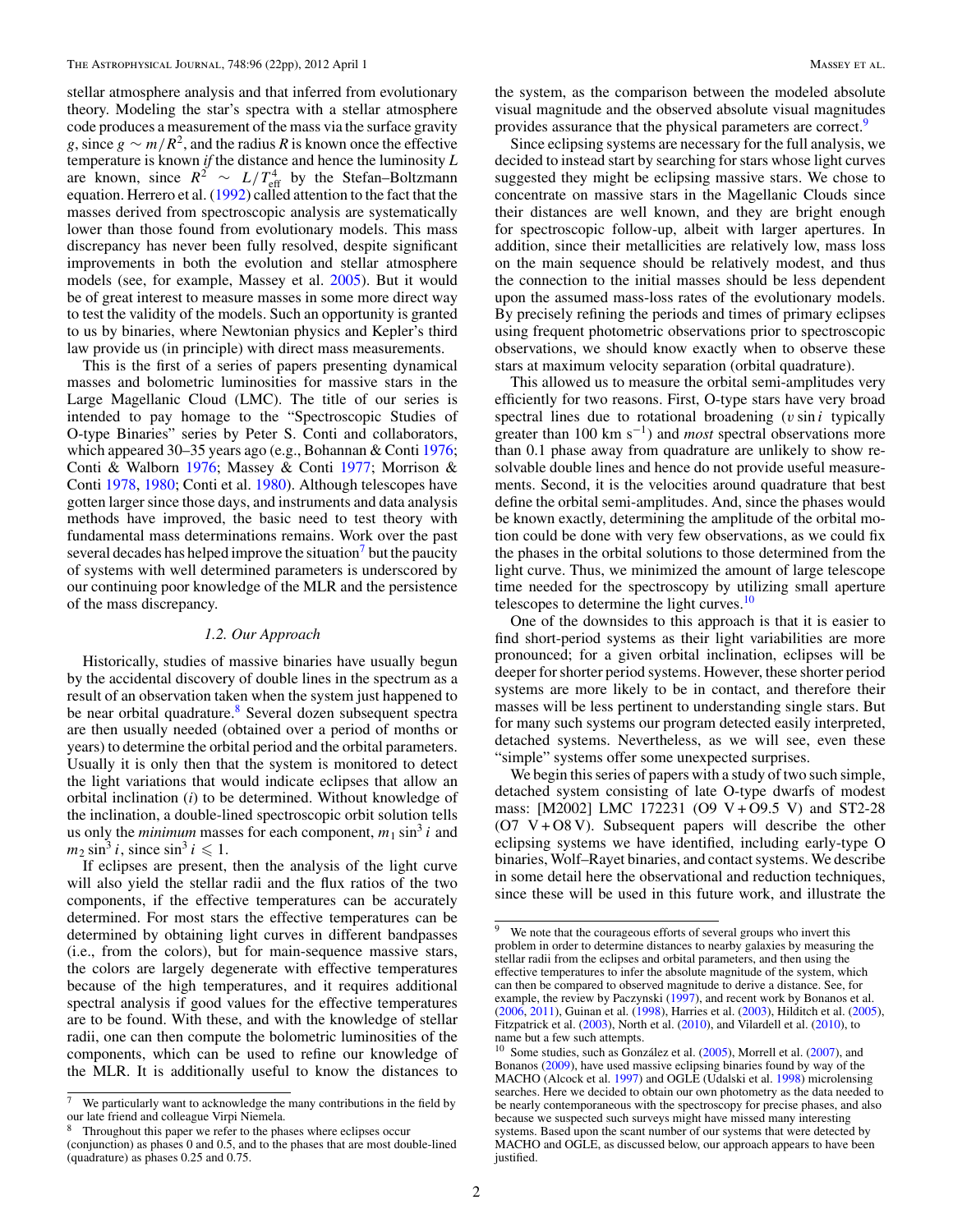| Index       | Telescope             | Camera            | Observatory | Scale<br>("/pixel) | <b>FOV</b>           | Median<br>Seeing $('')$ | No. of<br>Images  |  |  |
|-------------|-----------------------|-------------------|-------------|--------------------|----------------------|-------------------------|-------------------|--|--|
|             | Swope $1.0 \text{ m}$ | SITe <sub>3</sub> | LCO.        | 0.435              | $15' \times 23'^{a}$ | 1.60                    | 2970              |  |  |
| $\sim$<br>∠ | SMARTS Yale 1.0 m     | Y4KCam            | CTIO        | 0.289              | $20' \times 20'$     | 1.67                    | $1836^{b}$        |  |  |
|             | SMARTS 1.3 m          | ANDICAM           | CTIO        | 0.369              | $6' \times 6'$       | 1.61                    | 1493 <sup>b</sup> |  |  |

**Table 1** Telescopes Used for Photometry

#### **Notes.**

<sup>a</sup> Usually formatted to smaller region.

<sup>b</sup> These include back-to-back exposures, so independent measurements are half of these.

**Table 2** Photometric Monitoring of OB Associations<sup>a</sup>

| Season    |   |   | NGC 346 NGC 602c NGC 1910 NGC 2044 NGC 2074 R136 |     |     |                             |
|-----------|---|---|--------------------------------------------------|-----|-----|-----------------------------|
| 2003/2004 |   |   |                                                  | .   |     |                             |
| 2004/2005 |   |   |                                                  | .   | .   |                             |
| 2005/2006 | 2 |   |                                                  |     | 2   | 1,2                         |
| 2006/2007 | っ |   |                                                  |     | 2   | $\mathcal{D}_{\mathcal{L}}$ |
| 2007/2008 | 3 | . |                                                  | 3   | 3   | 3                           |
| 2008/2009 | . | . |                                                  | .   |     |                             |
| 2009/2010 | 3 | . |                                                  | 3   | 3   |                             |
| 2010/2011 |   | . | 1.3                                              | 1.3 | 1.3 | 1,3                         |

Note.<sup>a</sup> Telescope instrument indices from Table 1.

results we have been able to achieve. It is our intent that these systems will allow us to make more critical tests of stellar evolution models than usually possible, and to serve as*linchpins* for the empirical MLR.

#### 2. OBSERVATIONS AND REDUCTIONS

## *2.1. Photometry and the Identification of Eclipsing Systems*

Our photometric monitoring of stars in selected OB associations in the Magellanic Clouds began in 2003 July, and continued through 2011 February. The observing seasons generally extended from August through January or February of the following year. The only observing season missed entirely in our photometric monitoring program was 2008/2009, as we had begun our spectroscopic observations, but as the analysis proceeded we realized we needed more supporting photometry. The only observations during the 2010/2011 season were made in 2011 January–February of selected stars at targeted times in order to improve missing phase coverage in the light curves.

A variety of telescopes were used; their properties are listed in Table 1. The Swope observations were made in "classical" mode by  $N.I.M.<sup>11</sup>$  and were often nightly during dark time. The SMARTS 1.0 m and 1.3 m observations were obtained in queue mode usually with a cadence of once every other night throughout both bright and dark times, with time primarily allocated through Georgia State University, although the first season was obtained through NOAO (Proposal 2005B-0108). In the case of the 1.0 m, the queue observations were carried out for a few minutes each night by whatever astronomer happened to be scheduled that night in classical mode; in the case of the 1.3 m, the data were obtained by dedicated queue observers. We list in Table 2 the six Magellanic Cloud regions we observed, and which telescopes were used in each observing seasons. This table is intended primarily to give an overall view of the scope of

the project; the specific telescope and instrument will be given for each photometric measurement in the individual photometry tables. All observations were made through a *V* filter, and exposure times were typically 10–30 s. Data were obtained under both photometric and non-photometric conditions (in some cases, through several magnitudes of extinction), but since each field contained hundreds of reference stars, we were able to obtain good photometry nonetheless.

The reductions of the Swope data were straightforward. Our tests on a series of exposures did not justify the use of the nonlinearity correction typically applied to these data (Hamuy et al. 2006), but its inclusion would have had negligible effect on our photometry. Overscan columns were used to remove the bias, and nightly bias frames were used to remove the (negligible) bias structure. Flat fielding was achieved by exposures of dome flats.

The SMARTS 1.0 m Yale Y4KCam data proved a challenge to reduce. Our data were among the first to be taken with the instrument, and our reductions quickly identified a number of issues. The  $4K \times 4K$  chip was read out using four amplifiers, and we found we had to mask out the central rows and columns as good photometry could not be performed for stars that straddled quadrants as the bias structure was highly unstable. Worse, tests showed that dome flats and twilight sky flats differed by nearly 10% from center to edge. We prevailed upon one of the observers, David James, to obtain images with the star moved from center to near the edge, and our photometry of these data showed that the twilight flats gave good  $\left($  <1%) results, whereas the use of dome flats would have resulted in a 10% error. The lack of header information describing the data and bias sections of the four quadrants resulted in our writing our own  $IRAF<sup>12</sup>$  reduction scripts, which have been made available on the SMARTS Web site<sup>13</sup> for others to use, along with the characterization of the instrument. We hope this provided some partial compensation for the scheduled observers who were asked to take 15 minutes of data for us every few nights.

At the start of the 2007/2008 observing season, one quadrant of the Y4KCam chip died, and our program was switched to the SMARTS 1.3 m ANDICAM instrument. Reduced data were kindly provided for all ANDICAM observations by Suzanne Tourtellotte, and the reductions are essentially identical to what we used for the Swope data.

Photometry was carried out by a series of automatic IRAF scripts that characterized the data, identified stars, and obtained aperture photometry. These routines were loosely based upon the scripts written for producing photometry for the Local Group

<sup>&</sup>lt;sup>12</sup> IRAF is distributed by the National Optical Astronomy Observatory, which is operated by the Association of Universities for Research in Astronomy (AURA) under cooperative agreement with the National Science Foundation.

 $^{11}\,$  During the 2005/2006 observing season, she was aided by her coworkers in the Carnegie Supernova Project (Hamuy et al. 2006).

<sup>13</sup> http://www.astro.yale.edu/smarts/smarts1.0m.html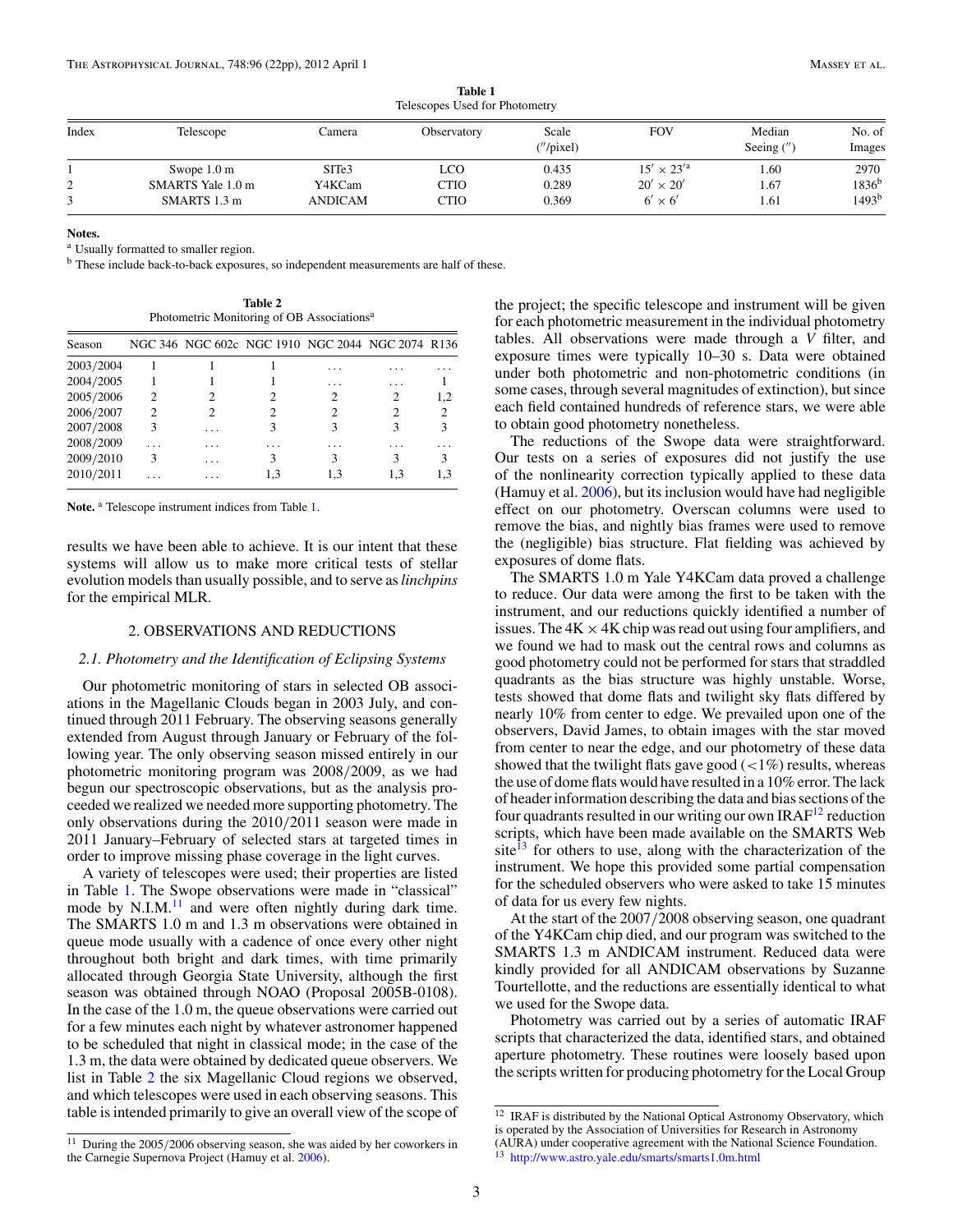Galaxies Survey (Massey et al. 2006, 2007). Experiments to perform photometry via point-spread function (PSF) fitting did not yield improved results, and often were inferior, particularly on the SMARTS 1.0 m Yale data, where significant PSF variations were present across the field. For the Swope and SMARTS 1.3 m data, an aperture with a radius of 3 pixels was used  $(1$ ." $1$ – $1$ ." $3$ ). For the SMARTS 1.0 m data, a similar value in arcseconds was used (5 pixels, or 1"4). The sky values were taken from the modal value in an annulus located between radii of 10 and 18 pixels from each star.

For each telescope and cluster combination a "master list" was created, consisting of pixel coordinates and an instrumental magnitude for each star from some frame obtained in good seeing. In addition, each master list included the celestial coordinates for each star, obtained by using the *HST* Guide Star Catalog 1.1 to calibrate the frame with a world coordinate system. The master list also included our best estimate of the standard magnitude of each star, obtained using the *UBVRI* photometry of Massey (2002) and a modest color correction determined for each telescope from a *B* image obtained for these purposes. The photometry from each frame was crosscorrelated against this master list in order to determine the offset, rotation, and a magnitude difference for the ensemble. The magnitude for each star was then determined by correcting for the magnitude difference of the frame to the master list, and the correction between the master list's instrumental magnitude and our estimate of the standard magnitude. A single file of the photometry of each star was then produced including the heliocentric Julian day (HJD) and the magnitude and instrumental magnitude error. The photometry from the various years and telescopes were then combined, applying a small zero point shift (typically on the order of several thousandths of a magnitude), if needed, to bring the median out-of-eclipse data into accord.

We analyzed the data as we went along, and re-evaluated our target list every year, with the goal of having a preliminary set of targets for spectroscopy in late 2008. It is for that reason that we dropped NGC 602c from our program (see Table 2), as none of the stars of interest showed significant variability.

Various methods have been employed over the years to detect variability. In our case, we were interested only in *periodic* variability. We therefore adopted the one-way analysis of variance (AOV) method of Schwarzenberg-Czerny (1989), which excels at detecting periodic narrow events, inspired by the success demonstrated by López-Morales  $&$  Clemens  $(2004)$ . (We are grateful to Mercedes López-Morales for helpful correspondence and for passing on a FORTRAN77 version of the Schwarzenberg-Czerny 1989 code. Updated versions of the code can be found at Dr. Schwarzenberg-Czerny's Web site. $^{14}$ ) We added software that allowed the automatic detection of the spikes in the resulting periodograms, and produced phased light curves that could be examined by eye for significance and to distinguish likely periods from their aliases. In all, several thousand such light curves were examined multiple times as the data collection grew; this provided useful training material for a number of undergraduates.

For the final periods, we checked our values using the Lafler  $&$  Kinman (1965) technique, which involves phasing the data by successive trial periods and determining the point-to-point scatter in the phased data.

We list in Table 3 all 48 of the stars in the Small Magellanic Cloud (SMC) and LMC that we thought were interesting based on the light curves; follow-up spectroscopy (described in the following section) caused us to drop many of these from our program for one reason or another. For some, the stars were not double-lined at the anticipated phase. This is unlikely to be the result of our having the wrong period, as in some cases the same period had been found from the analysis of MACHO data (Faccioli et al. 2007; Derekas et al. 2007). In other cases, double lines were seen but were too blended for reliable velocity information to be extracted. In a few cases it was just not possible to obtain a sufficient number of observations at the needed orbital phases due to time spent on other systems. In one very disappointing case, that of the early-type binary NGC 346 MPG 342 (Massey et al. 1989), spectroscopy revealed that the system was triple, with the third component also shifting. In the end we were left with no suitable stars in the SMC, and 17 in the LMC.

Wyrzykowski et al. (2004), Derekas et al. (2007), and Faccioli et al. (2007) have published lists of eclipsing binaries in the SMC and LMC from the OGLE (Udalski et al. 1998) and MACHO (Alcock et al. 1997) microlensing projects, and it is interesting to note that of the 48 periodic light variables we found, only 15 (31%) of them are also in these lists. The reasons for this are not obvious. Saturation is likely not the sole explanation: the brightest stars in the Wyrzykowski et al. (2004) and Derekas et al. (2007) catalogs have  $V \sim 13$ , while the average *V* magnitude of stars in our sample have  $V \sim 14$ . Of the two stars discussed in the present paper, the *V* magnitudes are nearly the same  $(V = 14.04$  and 14.15), and yet one was previously detected as a variable, while the other one was not. None of the stars in NGC 1910 or the R136 region are identified as eclipsing systems by these other studies. R136 is embedded in strong nebulosity, but the nebulosity around NGC 2074 (where numerous MACHO objects are found) is considerably stronger than that of NGC 1910. Crowding may also be an issue, although one of the stars discussed in the current paper (ST2-28) is relatively crowded and was correctly identified. It is also true that in some cases the periodic variability was of very low amplitude. For instance, LMC 171520, which will be discussed in Paper II, has peak-to-trough variations of <0.1 mag. Still, other stars, such as one of the stars discussed in this paper, LMC 172231, have very deep (0.6 mag) eclipses but were not detected in these microlensing surveys (it is also not located in strong nebulosity). We believe this emphasizes the need for such targeted studies such as ours, particularly for finding massive eclipsing systems where nebulosity is a characteristic of the sample.

We do note that when MACHO or OGLE did detect our objects, the periods are in excellent agreement. The one exception is LMC 164717, where the MACHO period is half of ours.

#### *2.2. Spectroscopy and Radial Velocities*

All spectroscopy intended for radial velocities was carried out on the Magellan Clay and Baade 6.5 m telescopes, although a few classification spectra were also obtained on the DuPont 2.5 m telescope. The large aperture of the Magellan telescopes allowed us to reach the very high signal-to-noise ratio  $(S/N)$ we desired (200 or more per 1 Å spectral resolution element) in exposures of about an hour for our faintest targets, and a few minutes for our brightest. Such high S/N is needed given the general weakness of the spectral features in early-type stars.

All in all, we collected data at the Magellan telescopes on 21 nights between 2008 December 8 and 2010 November 27.

<sup>14</sup> http://users.camk.edu.pl/alex/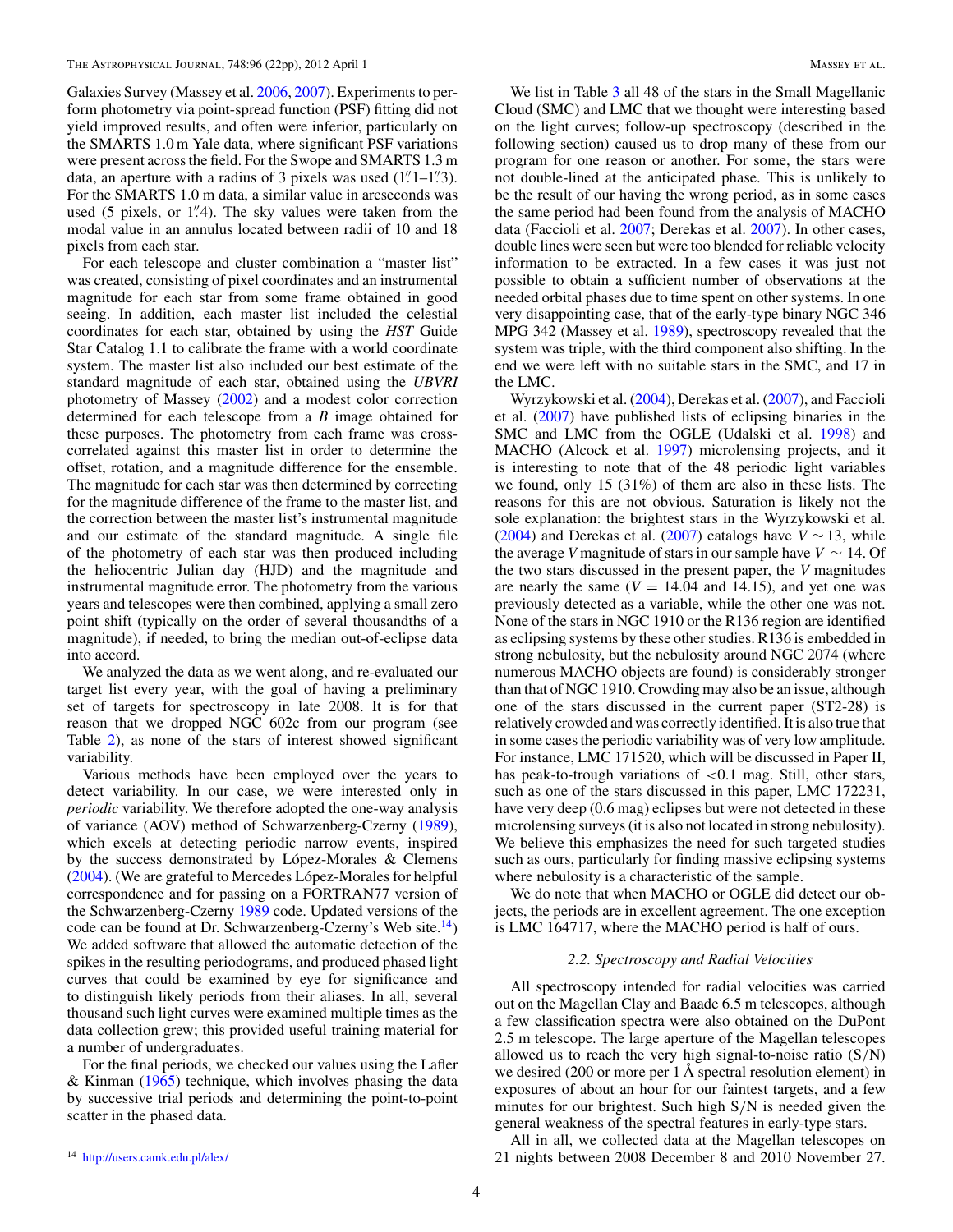**Table 3** Identified Periodic Variables

| Star                 | Ref. <sup>a</sup> | $\alpha_{2000}$ | $\delta_{2000}$              | Sp. Type                           | Period<br>(days)  | <b>Status</b>                             | Comments                                     |
|----------------------|-------------------|-----------------|------------------------------|------------------------------------|-------------------|-------------------------------------------|----------------------------------------------|
|                      |                   |                 |                              |                                    | SMC NGC 346       |                                           |                                              |
| NGC 346 MPG 088      | $\mathbf{1}$      | 00 58 28.41     | $-72$ 12 34.3                | B <sub>2</sub> III                 | 3.61520           | Dropped—insufficient spectroscopy         | OGLE J005828.46-721234.1 $P = 3.615130^b$    |
| NGC 346 MPG 342      | $\mathbf{1}$      | 00 59 00.01     | $-721037.8$                  | $O5 + O7$                          | 2.35482           | Dropped-triple lines                      |                                              |
| NGC 346 MPG 372      | $\mathbf{1}$      | 00 59 01.88     | $-721021.3$                  | $B$ 0.2 $V^c$                      | 1.19620           | Dropped-not double lined                  |                                              |
| NGC 346 MPG 644      | $\mathbf{1}$      | 00 59 14.95     | $-72$ 11 35.0                | B1 V                               | 3.10434           | Dropped-insufficient spectroscopy         | OGLE SMC-SC8 160725 $P = 3.104360^b$         |
| SMC 042367           | $\sqrt{2}$        | 00 58 07.49     | $-721548.0$                  | <b>B1.5 V</b>                      | 1.41727           | Dropped-not double lined                  | OGLE SMC-SC8 52827 $P = 1.41713^{b,d}$       |
| SMC 044626           | $\sqrt{2}$        | 00 58 51.29     | $-720510.3$                  | <b>B1-2 V</b>                      | 1.52297           | Dropped-insufficient spectroscopy         | <b>NGC 346 ELS 38</b>                        |
| SMC 046456           | $\sqrt{2}$        | 00 59 30.35     | $-720909.4$                  | $B1-2$                             | 4.20415           | Dropped-not double lined                  | NGC 346 MPG 782                              |
| SMC 047161           | $\mathfrak{2}$    | 00 59 46.62     | $-720532.3$                  | B1 V <sup>e</sup>                  | 3.75305           | Dropped-not double lined                  | <b>NGC 346 ELS 35</b>                        |
|                      |                   |                 |                              |                                    |                   | <b>NGC 604c</b>                           |                                              |
| $\cdots$             | $\cdots$          | $\ldots$        | $\ldots$                     | $\cdots$                           | .<br>LMC NGC 1910 |                                           |                                              |
| LH41-51              | 3                 | 05 18 13.81     | $-691201.2$                  | $O9.7 I(f) + O9 V$                 | 6.838932          | Paper IV                                  |                                              |
| LH41-52              | 3                 | 05 18 09.81     | $-691136.0$                  | $B + B$                            | 6.55180           | Dropped-blended double lines              |                                              |
| LH41-55              | 3                 | 05 18 25.75     | $-69$ 12 12.8                | B                                  | 1.06203           | Dropped-not double lined                  |                                              |
|                      | 3                 | 05 18 23.75     |                              |                                    | 4.738649          |                                           | LMC 110852                                   |
| LH41-58              |                   |                 | $-691101.5$                  | $O8$ Iabf + $O7$ V                 | LMC NGC 2044      | Paper IV                                  |                                              |
| <b>BAT99-77</b>      | $\overline{4}$    | 05 35 59.02     | $-69$ 11 47.8                | WN7+O3                             | 3.003084          | Paper III                                 | HD 269828                                    |
| Sk -69 $\degree$ 212 | 5                 |                 | $-69$ 11 47.4                | O5 III                             | 2.39929           | Dropped-not double lined                  |                                              |
|                      | $\sqrt{2}$        | 05 36 06.52     |                              |                                    |                   |                                           | MACHO 82.8888.31 $P = 1.64085$ <sup>t</sup>  |
| LMC 161594           |                   | 05 34 59.88     | $-691652.9$                  | Early B                            | 1.64093           | Dropped—blended double lines              |                                              |
| LMC 163970           | $\sqrt{2}$        | 05 35 55.21     | $-690854.9$                  | <b>O9 V</b>                        | 3.91221           | Dropped—blended double lines              | MACHO 82.9011.7 $P = 3.91248^f$              |
| LMC 164325           | $\sqrt{2}$        | 05 36 02.64     | $-691821.4$                  | $08 V + 09 V$                      | 3.12120           | Dropped—blended double lines              | MACHO 82.9008.11 $P = 3.12011^t$             |
| LMC 164717           | $\sqrt{2}$        | 05 36 10.61     | $-692309.5$                  | <b>B</b> star                      | 4.77805           | Dropped—not double lined                  | MACHO 82.9128.35 $2P = 4.77738$ <sup>g</sup> |
| LMC 165507           | $\sqrt{2}$        | 05 36 26.14     | $-691928.7$                  | M star                             | 1.98748           | Dropped—not early-type star               |                                              |
| LMC 165792           | $\sqrt{2}$        | 05 36 32.37     | $-692051.3$                  | $O9.5$ I + dwarf                   | 8.10475           | Dropped—blended double lines              | MACHO 82.9129.7 $P = 8.09837^t$              |
| LMC 165885           | $\sqrt{2}$        | 05 36 34.54     | $-691521.4$                  | B <sub>0</sub> V                   | 1.36110           | Dropped—not double lined                  | MACHO 82.9130.20 $P = 1.36097^t$             |
| LMC 166580           | $\sqrt{2}$        | 05 36 48.82     | $-691659.2$                  | B                                  | 3.85386           | Dropped—blended double lines              | MACHO 82.9130.25 $P = 3.75353^{\text{h}}$    |
| ST2-28               | 6                 | 05 35 50.94     | $-691200.4$                  | $O7 V + O8 V$                      | 2.762456          | This paper                                | MACHO 82.9010.36 $P = 2.76245^{t,1}$         |
| ST2-42               | 6                 | 05 36 00.01     | $-691208.6$                  | O8 V + B0 III                      | 4.363011          | Paper IV                                  | LMC 164202                                   |
| ST2-63               | 6                 | 05 36 11.14     | $-691101.4$                  | О9                                 | 2.43522           | Dropped-not double lined                  |                                              |
| LMC 169415           | $\overline{c}$    | 05 37 51.11     | $-691059.9$                  | $06 V + 09.5 V$                    | 1.777586          | Paper IV                                  |                                              |
|                      |                   |                 |                              |                                    | LMC NGC 2074      |                                           |                                              |
| LMC 171676           | 2                 | 05 38 44.88     | $-692440.1$                  | $\overline{\cdot}$                 | 1.25973           | Dropped-image multiple                    | LHA 120-N 158B                               |
| LMC 172231           | $\boldsymbol{2}$  | 05 38 58.23     | $-693011.4$                  | $O9V + O9.5V$                      | 3.225414          | This paper                                | [ST92] 5-67                                  |
| LMC 173064           | $\boldsymbol{2}$  | 05 39 18.68     | $-692846.0$                  | B0 III                             | 2.50972           | Dropped-not double lined                  | MACHO 81.9611.8 $P = 2.50988$ <sup>t</sup>   |
| LMC 173712           | $\sqrt{2}$        | 05 39 39.49     | $-692905.6$                  | $O9$ III + $O9$ V                  | 4.912573          | Paper IV                                  | MACHO 81.9611.4 $P = 4.91250h,j$             |
| W4-6                 | $\tau$            | 05 39 54.95     | $-692410.2$                  | O7 III                             | 1.71603           | Dropped-not double lined                  | LMC 174056                                   |
| Br 95                | 8                 | 05 40 07.64     | $-692431.9$                  | $WN3 + O7dbl$                      | 1.552931          | Paper III                                 | HD 269956                                    |
| LMC 174250           | $\overline{c}$    | 05 40 04.15     | $-692707.5$                  | $B0.7$ IV + B1 V                   | 1.483261          | Paper IV                                  | MACHO 81.9732.32 $P = 1.48327^t$             |
| LMC 174491           | $\sqrt{2}$        | 05 40 14.94     | $-692758.8$                  | $B1$ III + B1 IV-V                 | 2.04390           | Paper IV                                  |                                              |
| LMC 174510           | $\mathbf{2}$      | 05 40 15.68     | $-693028.4$                  | $B2V + B2V$                        | 3.02517           | Dropped—blended double lines              | MACHO 76.9731.1562 $P = 3.02596^t$           |
| LMC 174734           | $\mathfrak{2}$    | 05 40 25.14     | $-692432.7$                  | $B0.5$ IV + B1 V                   | 2.319493          | Paper IV                                  |                                              |
|                      |                   |                 |                              |                                    | <b>LMC R136</b>   |                                           |                                              |
| LMC 168477           | 2                 | 05 37 30.85     | $-690517.5$                  | $08.5 V + 09 V$                    | 2.333363          | Paper IV                                  |                                              |
| LMC 169782           | $\boldsymbol{2}$  | 05 37 59.57     | $-690901.4$                  | $04 V + 05 V$                      | 1.855280          | Paper II                                  |                                              |
| LMC 171520           | $\boldsymbol{2}$  | 05 38 41.26     | $-690258.4$                  | $06 V + 06.5 V$                    | 2.875275          | Paper II                                  |                                              |
| R136-015             | 9                 | 05 38 43.18     | $-690546.9$                  | O3 If*                             | 4.69880           | Dropped-too crowded                       |                                              |
| R136-038             | 9, 10             | 05 38 42.10     | $-690607.9$                  | $O3 V + O6 V$                      | 3.38845           | Dropped—too crowded plus previous orbit   | $P = 3.39^k$                                 |
| Mel 50               | 11                | 05 38 38.56     | $-690621.9$                  | O9 I                               | 6.89228           | Dropped—blended double lines              |                                              |
| [P93] 467            | 12                | 05 38 35.63     | $-690606.7$                  | O8.5 V                             | 4.27588           | Dropped—not double lined, nebular contam. |                                              |
| [P93] 661            | 12                | 05 38 38.81     | $-690613.2$                  | <b>O4 V</b>                        | 1.58952           | Dropped-not double lined                  |                                              |
| [P93] 729            | 12                | 05 38 39.86     | $-690608.7$                  | $O6-7$ dbl                         | 1.58053           | Dropped-too crowded                       |                                              |
| [P93] 921            | 12                | 05 38 42.18     | $-690545.5$                  | $O5 \text{ III}(f) + O5 \text{ V}$ | 2.389321          | Paper II                                  |                                              |
|                      | 12                | 05 38 43.21     |                              | <b>O9 V</b>                        | 4.15991           |                                           | Mel $221$                                    |
| [P93] 1024<br>RR Dor | $\cdots$          | 05 39 53.32     | $-690413.1$<br>$-69$ 15 34.7 | $09.5$ III + B0 III                | 2.149363          | Dropped-not double lined<br>Paper IV      |                                              |
|                      |                   |                 |                              |                                    |                   |                                           |                                              |

**Notes.**

<sup>a</sup> References for object identification: (1) Massey et al. 1989; (2) Massey 2002; (3) Lucke 1972; Massey et al. 2000; (4) Breysacher et al. 1999; (5) Sanduleak 1970; (6) Schild & Testor 1992; Massey et al. 2000; (7) Westerlund 1961; (8) Breysacher 1981; (9) Massey & Hunter 1998; (10) Massey et al. 2002; (11) Melnick 1985; (12) Parker 1993. <sup>b</sup> Wyrzykowski et al. (2004).

<sup>c</sup> Spectral type from Evans et al. (2006).

<sup>d</sup> Also MACHO 207.16490.12 *P* = 1.41713, from Faccioli et al. (2007). <sup>e</sup> Spectral type from Hunter et al. (2008).

 $\frac{1}{2}$  Derekas et al. (2007).

 $g$  Alcock et al. (1996) quoted in Vizier II/247.

h Faccioli et al. (2007).

<sup>i</sup> Also LMC 163763.

<sup>j</sup> Position of MACHO source differs by 1".7 with ours.

<sup>k</sup> Massey et al. (2002).

<sup>1</sup> Melnick (1985).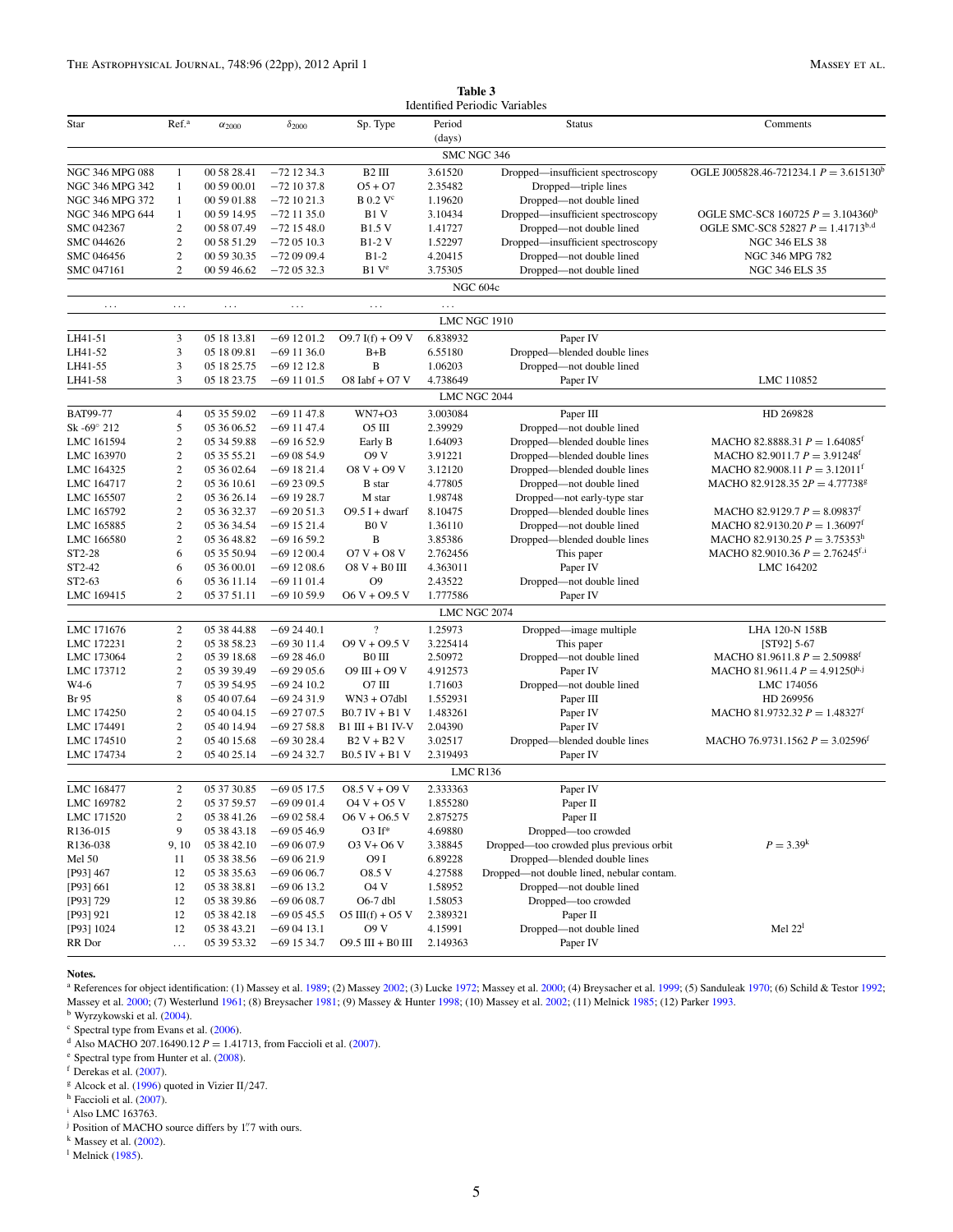The individual runs varied in length from two to six consecutive nights. Roughly half of the time was allocated through Carnegie, and the other half through the University of Arizona. Nine of the nights were on the Baade with the Inamori-Magellan Areal Camera and Spectrograph (IMACS), while the other 12 nights were on the Clay telescope with the Magellan Echellette (MagE) spectrograph. Generally, the first three authors (P.M., N.I.M., and K.F.N.) were present for all of the observing, although for a few runs either P.M. or N.I.M. were the only ones observing.

For all of the observing, orbital ephemerides were computed based upon the accumulated photometry prior to the observing run, and observations were planned to take place near orbital phases of 0.25 and 0.75, the times of maximum velocity separations. Quick-look was performed in real time to assess the overall quality of the data, and (in the first few spectroscopic runs) to determine spectral types and confirm that double lines were present.

For IMACS, observations were obtained with the 1200 line  $mm^{-1}$  grating with a 0''.9 slit. The resulting spectral resolution was about  $1.0 \text{ Å}$  (5.0 pixels on the detector). Spectral coverage was nominally 3650–5250 Å over the four CCDs, but in practice only the central two chips contained useful spectral features and were used, covering 4020–4410 Å and 4430–4820 Å. Because IMACS uses a very long slit, it was often possible to rotate the instrument to a position angle that allowed two objects of interest to be placed on the slit and observed at the same time. A series of three integrations (ranging from  $3 \times 300$  s to  $3 \times 750$  s depending upon the brightness of the object and the sky conditions) was obtained of the program object, followed by a 150 s exposure for the HeNeAr. The observing procedure for such spectroscopy is relatively straightforward but time consuming for a program such as ours, as there is no provision for viewing the slit directly. Despite our experience, it was never possible to lower the overhead (setup plus comparison) to less than 10 minutes for each new object. Flat-field data were obtained by exposure of a calibration screen during the afternoon. Typical S/N was 150–200 per 5 pixel resolution element.

Data reduction for IMACS used the standard IRAF tasks. The overscan at the top of each chip was used, as this removed most of the bias structure. The remainder was removed using a series of bias exposures obtained each night. Flat fielding was accomplished by the normalized calibration screen exposures. Spectra of the sources were extracted using an optimal extraction "clean" algorithm, with sky chosen adjacent to the object, and combined at the end. Each of the two chips was treated separately. Typical wavelength errors (root mean square) from fitting the comparison spectra were 0.03–0.05 Å (2–3 km s<sup>-1</sup>).

For MagE, spectral coverage is nominally from 3100 Å to  $1 \mu$ m covering 15 orders, with a spectral resolution of 4100, almost identical to the resolution we achieved with IMACS. We did not reduce either the bluest or reddest parts of the spectra, but kept only the central 13 orders (orders 7–19), covering 3150–9400 Å. Acquisition is by means of a slit-viewing TV, so overhead was minimal. Although the short slit (10′′) precluded multiplexing by obtaining two objects, the high throughput and lack of overhead made this a more efficient instrument for our program. Exposure times were shorter than with IMACS by about 30%, and resulted in higher S/N than with IMACS. Wavelength calibration was by means of a 3 s ThAr exposure.

Flat fielding of MagE is complicated by the very large wavelength coverage. Traditionally, users have employed a combination of flat-field quartz lamp exposures in the red and inand out-of-focus exposures of a Xe lamp in the violet. Following a suggestion made by Ian Thompson, we experimented and demonstrated to our satisfaction that we could meet our very high S/N requirement *without* flat fielding: that the chip really is quite uniform. Instead, we dithered the star to three positions along the slit. In the end we typically achieved an S/N of 400 per 4 pixel spectral resolution element at 5000 Å.<sup>15</sup>

The reductions of the MagE data were complicated by the curvatures of each order (due to the anamorphic distortions of the cross-dispersing prisms), and spectral features are also tilted, with a tilt that varies with wavelength along each order. Although various MagE pipelines have been developed by several groups, we found we did very well with the "mtools" IRAF package written by Jack Baldwin for dealing with data from another instrument, the Magellan Inamori Kyocera Echelle (MIKE), <sup>16</sup> in combination with the standard IRAF Echelle reduction tools. Wavelength calibration consisted of a two-dimensional fit to all of the orders, with rms residuals of 0.05–0.06 Å  $(3-4 \text{ km s}^{-1})$ .

Radial velocities were measured from the normalized spectra using interactive fitting of two Gaussians to resolve double lines, a standard technique with double-lined O-type binaries (see, for example, Burkholder et al. 1997; Rauw et al. 2001; Massey et al. 2002; Morrell et al. 2003; Niemela et al. 2006; Mayer et al.  $2008$ ).<sup>17</sup> If a spectrum did not reveal double lines, it was not used; an inspection of the data revealed that there were no instances for our final sample where a star should have shown double lines at an appropriate phase but did not, or vice versa, giving us additional confidence in our period determinations. Anywhere from 1 to 17 lines were measured in a given spectrum (mainly the He i and He ii although occasionally the Balmer lines were used if well separated) depending upon the phase and the quality of the data, but the typical (median) number was 5. The effective rest wavelengths were taken primarily from Conti et al. (1977), supplemented by the updated version of Moore (1972) by Coluzzi (1993).

## 3. ANALYSIS: DERIVATION OF ORBITAL PARAMETERS AND PHYSICAL PARAMETERS

## *3.1. Determining the Orbital Semi-amplitudes and the Minimum Masses*

Typically one uses the radial velocities of each component of a spectroscopic binary to solve for the orbital elements *P* (the period),  $K_1$  and  $K_2$  (the orbital semi-amplitudes),  $\gamma$  (the center-of-mass motion of the system), *T* (the time of periastron passage of the primary),  $e$  (the orbital eccentricity), and  $\omega$  (the angular distance of periastron passage relative to the ascending node). In general the radial velocity  $v_1$  of star 1 is related to the orbital parameters as

$$
v_1 = \gamma + K_1 e \cos \omega + K_1 \cos(\nu + \omega),
$$

where  $\nu$  is the true anomaly, a function only of the orbital phase and *e* (see, e.g., Equations (64) and (65) in Binnendijk 1960). The minimum masses are given by

$$
m_1 \sin^3 i = 1.036 \times 10^{-7} (K_1 + K_2)^2 K_2 P (1 - e^2)^{3/2}
$$
 (1)

<sup>&</sup>lt;sup>15</sup> We note that many users require significantly lower  $S/N$  than ours, sometimes in the single digits. Flat fielding is unlikely to help such data. See discussion in Massey & Hanson (2012).

<sup>16</sup> http://www.lco.cl/telescopes-information/magellan/instruments/mike/ iraf-tools

<sup>&</sup>lt;sup>17</sup> The scant number of spectral lines in the spectrum of O stars means that standard cross-correlation techniques are less useful than for stars of later spectral types.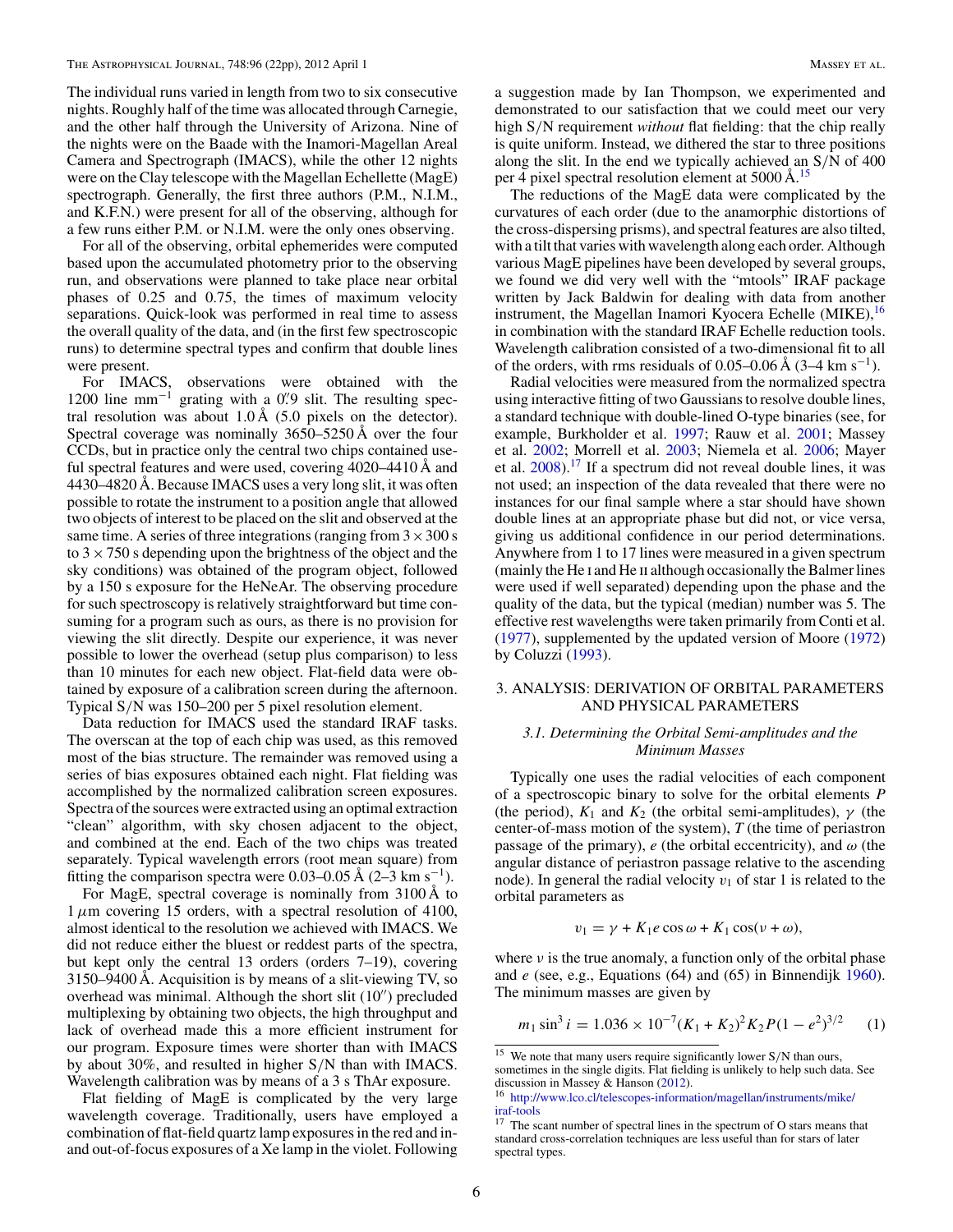and

$$
m_2 \sin^3 i = 1.036 \times 10^{-7} (K_1 + K_2)^2 K_1 P (1 - e^2)^{3/2}
$$
 (2)

when *P* is expressed in days, *K* in km s<sup>-1</sup>, and *m* is in solar masses. The orbital inclination relative to the line of sight is *i*, and hence the expression *minimum* mass, as  $\sin^3 i \leq 1$ . Note from these equations that mass ratio is inversely proportional to the ratio of the semi-amplitudes, i.e.,  $m_2/m_1 = K_1/K_2$ .

In designing our spectroscopic observations, we decided to concentrate on the systems with circular orbits, as one can then eliminate the need to determine  $e$  and  $\omega$ , and fewer observations will yield high accuracy for the orbital semi-amplitudes and hence the masses. Fortunately, we expect that to be the case for most massive binaries with short periods, as tidal forces circularize orbits very quickly. (For instance, of the 15 young detached massive binary systems listed by Gies 2003 with periods less than 5 days, only two, or possibly three, have been shown to have non-circular orbits.) For eclipsing systems, most systems with non-circular orbits can be quickly spotted as the primary and secondary eclipses will likely be separated by other than 0.5 phase. However, an eccentric system which just happens to have  $\omega$  near 90 $\degree$  or 270 $\degree$  will also have eclipses 0.5 phase apart, and so the definitive test will come from modeling the light curve. A light curve with eclipses 0.5 phase apart *and* the same eclipse widths means that the orbit is circular.

For massive binaries there can be a further complication. Hot luminous stars have radiatively driven stellar winds that, if strong enough, may result in appreciable (tens of km s<sup>-1</sup>) outward motion even down in the photosphere where the spectral lines are formed. This was first demonstrated in a series of papers by Hutchings (1968a, 1968b, 1969, 1970a, 1970b, 1979). This results in the possibility that the two components in an earlytype binary may have different average velocities, equivalent to saying that separate "center of mass" velocities may be needed for each component, i.e., actually  $\gamma_1$  and  $\gamma_2$  are needed. Examples include the Of-type binaries HDE 228766 (Massey & Conti 1977; Rauw et al. 2002) and Sk-67◦ 105 (Niemela & Morrell 1986) where the "systemic" velocities of the two components differ by 30–40 km s<sup>-1</sup> or more. In many cases, however, the  $\gamma$  velocities agree within the errors, particularly if the components are late O-type dwarfs (see, for example, Stickland et al. 1997; Penny et al. 2002) as these stars will have weaker stellar winds than early O stars or Of-type supergiants. This issue sometimes comes as a surprise even to binary experts used to working on less massive stars, or is overlooked by newcomers to the field.<sup>18</sup>

In order to minimize the amount of spectroscopy time needed, and to put all of the radial velocity information toward the most accurate determinations of the orbital semi-amplitudes, we adopt the values of *T* and *P* from the light curve in order to compute the phase  $\theta$ . Then for circular orbits ( $e = 0.00$ ) the relationship between the observed radial velocities  $v$  and the orbital parameters  $K$  and  $\gamma$  become simple linear equations,

$$
v_1 = -K_1 \sin 2\pi \theta + \gamma_1 \tag{3}
$$

$$
v_2 = K_2 \sin 2\pi \theta + \gamma_2, \tag{4}
$$

where  $\theta$  is the fractional part of  $(t - T)/P$ , where *t* is the HJD of the observation and *T* is the HJD corresponding to primary conjunction when the secondary is in front of the primary. Thus, one can compute the values for the *K*'s (and hence the masses) much more precisely than in cases where the radial velocities are also used to determine  $P$  and  $T$  and hence  $\theta$ .

In practice, we solved Equations  $(3)$  and  $(4)$  both with the individual  $\gamma$ 's and with a single  $\gamma$  (i.e.,  $\gamma_1 = \gamma_2 = \gamma$ ), and compared the residuals. In only a few cases did we find that using individual values for  $\gamma$  were warranted. (Both of the systems discussed here were well modeled with a single  $\gamma$ , consistent with their being late O-type dwarfs, presumably with small mass-loss rates.) We determined the best values for the *K*'s and  $\gamma$  by least-squares fitting, assigning  $1/\sigma_\mu^2$  weight to each velocity, where  $\sigma_{\mu}$  is the standard deviation of the mean for each velocity. If only one spectral line was measured, we assumed a large velocity error (30 km s<sup>-1</sup>) so as to include the point but with low weight. If  $\sigma_{\mu}$  was less than 5 km s<sup>-1</sup> we assumed the actual error was 5 km s<sup> $-1$ </sup>, so as not to overweight points where the few individual velocities forming the average were fortuitously similar. We also ran a differential orbit fitting program (written by our colleague L. H. Wasserman and described in more detail by Rosero et al. 2011) on the velocity data to confirm that the data were consistent with our assumption of a circular orbit.

A nearly independent check on our orbital semi-amplitudes is provided by the method of Wilson (1941), who demonstrated that one could determine the ratios of the orbital semiamplitudes directly from the radial velocities themselves without knowledge of the period or indeed any of the orbital parameters. It is applicable for non-circular (as well as circular) orbits. (In practice, this works reliably only if there are velocity measurements from both sides of the orbit.) If one plots the radial velocity  $v_2$  against  $v_1$ , the slope of the best-fit line will be proportional to the ratio of the orbital semi-amplitudes,  $\Delta v_2/\Delta v_1 =$  $-K_2/K_1$ , which is just the negative of the inverse mass ratio,  $-m_1/m_2$ .

The intercept is  $\gamma(1 + K_2/K_1)$ . Massey & Conti (1977) showed that, in the case that two different  $\gamma$ 's were needed, the slope remains the same, but the meaning of the intercept changes to be  $\gamma_2 + \gamma_1(K_2/K_1)$ . "Wilson's method" was used by Bohannan & Conti (1976) and Massey & Conti (1977) in their studies of high-mass systems, and has been employed to good effect recently by Lisa Prato and collaborators (e.g., Prato 2007; Schaefer et al. 2008; Mace et al. 2009; Rosero et al. 2011) in their studies of low-mass binaries. The resulting mass ratios and the linear correlation coefficients *r* from the Wilson diagrams are included in describing our orbit solutions.

The improvement in computer processing power and analytical techniques have made it possible to solve for both light and radial velocity curves simultaneously; these sophisticated programs model the "center of light" velocities, which are no longer the simple sine curves given in Equations (3) and (4) near conjunction if the systems eclipse or tidal distortions are significant. In the cases we consider here, the stars are nearly perfectly round (as discussed in Section 4), and none of our velocity measurements are taken near conjunction. Indeed, for massive O-type stars, with their broad spectral lines, double lines can only be resolved near quadrature and so the use of these advanced tools is of limited benefit.

## *3.2. Determining the Orbital Inclinations and Other Physical Components*

Our light curves combined with the orbital parameters allow us to determine the orbital inclination, and they also allow us to determine the individual flux ratios between the two stars by

<sup>&</sup>lt;sup>18</sup> Some hesitancy to accept the occasional need for two different values of  $\gamma$ may trace back to the realization by Petrie (1962) that poorly determined values for *e* and  $\omega$  will result primarily in erroneous values for  $\gamma$ ; see discussion in Batten (1973).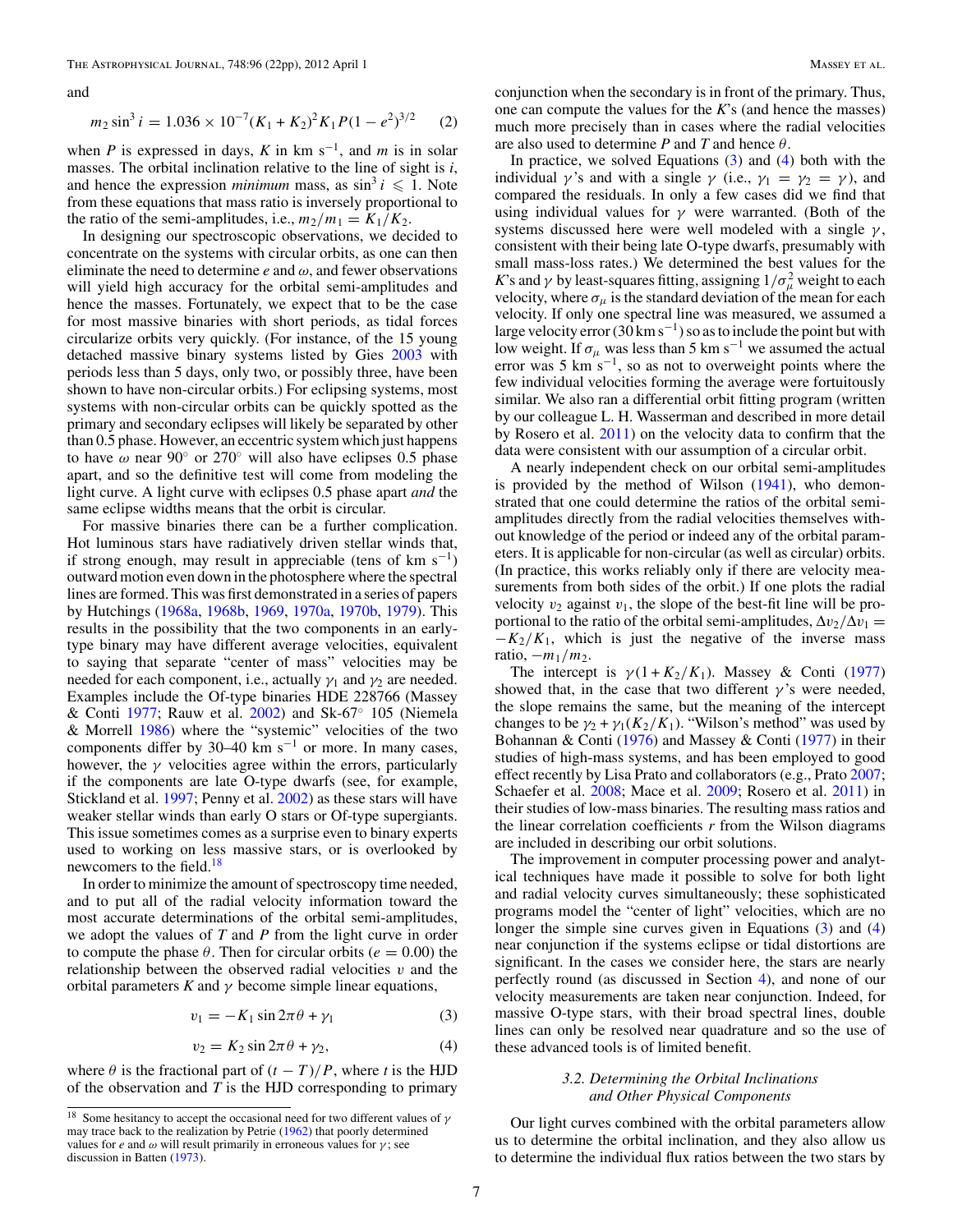adopting effective temperatures. From first principles we expect that (in the absence of tidal distortions and the like) the same areas will be eclipsed at both primary and secondary eclipse. Thus, the deeper eclipse will correspond to the hotter star being eclipsed as the surface brightness of the hotter star will be greater (at every wavelength) according to the Stefan–Boltzmann law. However, this is not necessarily the *brighter* star, nor is it necessarily the star with the stronger spectral features.

Consider this from the standpoint of stellar evolution. A binary might form, consisting of two stars with nearly equal masses. The slightly more massive one will be the hotter one, initially. It will also have a slightly larger radius and bolometric luminosity. It will also be the brighter one visually. It will also be losing mass at a slightly higher rate (through radiatively driven stellar winds) than its companion. However, as stellar evolution proceeds, its temperature will decrease. Most stellar evolutionary models would have its bolometric luminosity increasing as well. So, in the absence of complications it should remain the visually brighter star. However, because of mass loss, it may not remain the more massive of the two components. Thus a system that begins as an O5 V + O6 V pair (with the O5 V star the more massive component) could evolve to an  $O7 \text{ III} + O6.5$ V pair, but either component could be the more massive. In such a system the light curve would show the deepest eclipse when the O6.5 V component was eclipsed, since it would be the hotter star. We will note that because the luminosity class "V" is very broad in terms of its spectral features, the  $O5$  V +  $O6$  V pair could even be classified as O7 V+O6 V at a later time. It is not clear which component would be the more massive given the fact that both stars will be losing mass, with the initially more luminous (massive) star having the larger mass-loss rate. Thus, we should not expect that the hotter component (which we will call the primary) is necessarily the more massive component.

For modeling the eclipses, we used the light curve synthesis code GENSYN (Mochnacki & Doughty 1972) to produce model *V*-band differential light curves. Our approach was to make a constrained fit using as much data as possible from the spectroscopic results. The orbital parameters were taken from the spectroscopic solution, and initial effective temperatures were estimated from the spectral types of the stars, using the calibrations of Massey et al.  $(2005)$  and Trundle et al.  $(2007)$ for O-type and B-type stars, respectively. We then estimated the physical fluxes and limb darkening coefficients from tables in the OSTAR2002 and BSTAR2006 models<sup>19</sup> based upon TLUSTY (Hubeny & Lanz 1995) and Claret (2000), respectively. Each trial run of GENSYN was set by three independent parameters, the system inclination *i* and primary and secondary polar radii. For the initial run, we attempt to match three observables: the absolute visual magnitude of the system, the eclipse depths, and the eclipse durations (widths). $20$ 

We used the velocity curves and the flux ratios to separate the spectra of the two stars using tomographic analysis (Bagnuolo & Gies 1991, 1992; Gies 2004). With these cleanly separated spectra, we next used the stellar atmosphere code FASTWIND (Puls et al. 2005) to model the components, producing more accurate effective temperatures. Examination of the line depths, particularly of the Balmer lines, also allowed us to reevaluate the flux ratios. The new values of the effective temperatures were then used to remodel the light curve. As described below, the star ST2-28 turned out to be triple, with the third component stationary. It was easy to extend our analysis to include this situation.

To briefly summarize, we used the spectroscopic orbit to fix as many of the physical properties of the system as possible, such as the orbital separation. Our preliminary light-curve analysis then used a reasonable approximation for the effective temperatures based on the spectral types, and produced a flux ratio. We used this flux ratio to separate the spectra using tomographic analysis, which we then modeled with FASTWIND, yielding improved effective temperatures, and revealed any problem in the flux ratios, which we then used to remodel the light curve. If needed, a new tomographic extraction and remodeling was then performed. This complete an approach has not generally been used on massive binaries, although Fitzpatrick et al. (2003), Bonanos (2009), and Bonanos et al. (2011) did similar fitting using model atmospheres on tomographically separated spectra to determine the effective temperatures. The values of the orbital inclinations were not much affected by this approach, as the value we derived from the final light-curve analysis was always within  $1\sigma$  or  $2\sigma$  of the original analysis. Rather, the strength of this approach was that it resulted in far more accurate luminosity determinations than could have been achieved by simply trying to match the absolute magnitude of the total system, as the latter is always uncertain by 0.3 mag or so due to uncertainties in reddening, etc.

The bolometric luminosities were computed using the effective temperatures and effective stellar radii in the Stefan–Boltzmann equation. We then found the absolute visual magnitude by subtracting the bolometric correction,

$$
BC = -6.90 \log T_{\rm eff} + 27.99,
$$

from Massey et al. (2005). All this assumes spherical geometry. The light-curve analysis program also produces an estimate of the absolute visual luminosity; this integrates over the (nonspherical) surface, but replies upon inputting the monochromatic specific intensity from the stellar atmospheric models. We feel this method is less certain, but will include it as the "tidal model," although, as we will see, these stars are not much distorted from spheres. The tidal model bolometric luminosity is then found by adding the bolometric correction.

## 4. RESULTS FOR TWO DETACHED SYSTEMS

The two systems whose orbit solutions and masses we present here were chosen in part because their parameters were very well determined. Higher mass systems, and more physically complex interpretations, will be presented in future papers. Throughout we assume a distance modulus to the LMC of 18.50 (50 kpc), following van den Bergh (2000).

#### *4.1. [M2002]LMC 172231, O9 V + O9.5 V*

LMC 172231 is located in a relatively uncrowded region of NGC 2074, also known as the Lucke–Hodge 101 OB association (Lucke & Hodge 1970). The star was first cataloged by Westerlund (1961) in his photographic study of NGC 2074 ([W61] 3-9), and was included in Testor & Niemela's (1998) photometric and spectroscopic study of the region ([ST92] 5-67).<sup>21</sup> Additional photometry was obtained by Massey  $(2002)$ in his survey of the SMC and LMC ([M2002] LMC 172231).

<sup>19</sup> From http://nova.astro.umd.edu/Tlusty2002/tlusty-frames-guides.html

 $20$  Note that although the polar radii were entered, the program also reports the "volume radius," i.e., the radius for a sphere of the same volume as the tidally distorted star. It is this volume radius that we will report, and use with the effective temperatures to determine a bolometric luminosity.

<sup>21</sup> The designation [ST92]5-67 is apparently an extension from Zones 1-4 photometered by Schild & Testor (1992).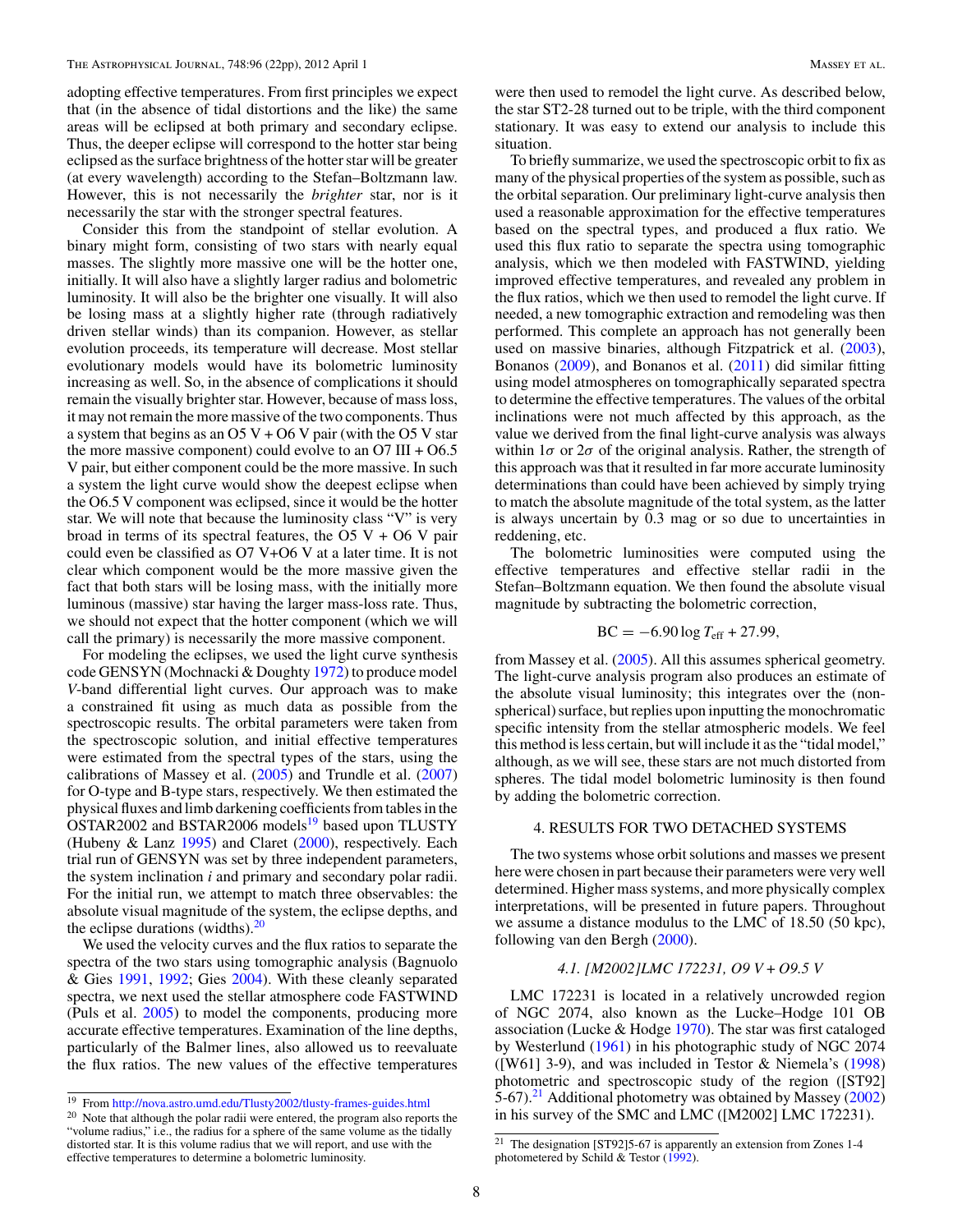| $50$ and $\mu$ of $E_{\rm LSR}$ can be baid. |                    |            |               |           |                     |      |             |  |  |
|----------------------------------------------|--------------------|------------|---------------|-----------|---------------------|------|-------------|--|--|
| Star                                         | No. of Data Frames |            | Time Coverage |           | Period <sup>a</sup> | AÞ   | TС          |  |  |
|                                              | Raw                | Indep. $d$ | First         | Last      | (days)              |      |             |  |  |
| LMC 172231                                   | 544                | 285        | 2453591.9     | 2455618.7 | 3.225414 (30)       | 0.07 | 2453591.469 |  |  |
| ST2-28                                       | 552                | 279        | 2453591.9     | 2455605.7 | 2.762456(10)        | 0.07 | 2453590.217 |  |  |
|                                              |                    |            |               |           |                     |      |             |  |  |

**Table 4** Summary of Light Curve Data

**Notes.**

<sup>a</sup> The value in parentheses denotes the uncertainty in the last digits of the period.

<sup>b</sup> The parameter  $\theta$  is a measure of the reliability of the period derived from the Lafler & Kinman (1965) method, ranging from 0 to

1, with 0 being the most reliable and 1 having no better significance than random.

<sup>c</sup> HJD of primary eclipse.

<sup>d</sup> The number of independent measures, combining the back-to-back photometry into a single value.



**Figure 1.** Light curve of LMC 172231. The data have been phased using a period of 3.225414 days and a time of primary eclipse of HJD 2453591.469. Black points denote data taken with the Swope 1.0 m telescope, red points denote data taken with the SMARTS Yale 1.0 m telescope, and green points denote data taken with the SMARTS 1.3 m telescope. The light-curve model is shown in black.

(A color version of this figure is available in the online journal.)

LMC 172231 attracted our attention for its relatively long period (3.225414 days) and a light curve that was characteristic of a detached system (Figure 1). A summary of the photometric data can be found in Table 4, and the photometry itself can be found in Table 5. Note from Figure 1 the very good agreement between the photometry from various telescopes and instruments.

Spectroscopy revealed nicely separated double lines, characteristic of two late O-type dwarfs. We show an example of the star's spectrum at a double-lined phase in Figure 2 (left). We initially classified the components as O8.5 V and O9 V, although the spectra separated by tomography yield slightly later spectral types than the blended spectra indicated, as described below. Radial velocities were measured primarily from He<sub>I</sub> and He<sub>II</sub>, although in a few cases some of the Balmer lines were also used. The radial velocities are given in Table 6, along with the standard deviations of the means and number of lines measured.

The stars are roughly equally bright; the differences apparent in the spectra (Figure 2) are primarily due to slight differences

| Table 5 |  |                       |  |  |  |  |
|---------|--|-----------------------|--|--|--|--|
|         |  | LMC 172231 Photometry |  |  |  |  |

| <b>HJD</b>  | V      | $\sigma_V$ | Telescope <sup>a</sup> | Phase <sup>b</sup> |
|-------------|--------|------------|------------------------|--------------------|
| 2453606.819 | 14.040 | 0.015      | $\overline{c}$         | 0.759              |
| 2453599.876 | 14.076 | 0.015      | $\overline{c}$         | 0.607              |
| 2453646.710 | 14.111 | 0.019      | $\overline{c}$         | 0.127              |
| 2453679.782 | 14.090 | 0.004      | $\overline{c}$         | 0.380              |
| 2453987.845 | 14.038 | 0.008      | $\overline{c}$         | 0.892              |
| 2453691.714 | 14.124 | 0.015      | $\overline{c}$         | 0.080              |
| 2454061.635 | 14.029 | 0.010      | $\overline{c}$         | 0.769              |
| 2453968.828 | 14.585 | 0.013      | $\overline{c}$         | 0.995              |
| 2453682.720 | 14.010 | 0.004      | $\overline{c}$         | 0.291              |
| 2453643.898 | 14.079 | 0.011      | $\overline{c}$         | 0.255              |

**Notes.**

<sup>a</sup> Telescope and instrument combination index as defined in Table 1.

<sup>b</sup> Based upon  $P = 3.225414$  and  $T = 2453591.469$ .

(This table is available in its entirety in a machine-readable form in the online journal. A portion is shown here for guidance regarding its form and content.)

**Table 6** Radial Velocities LMC 172231

| <b>HJD</b>  | Phase <sup>a</sup> | $v_1$ | $\sigma_{v_{\rm pri}}$ | $v_2$ | $\sigma_{v_{\rm sec}}$ | No. <sup>b</sup> |
|-------------|--------------------|-------|------------------------|-------|------------------------|------------------|
| 2454809.842 | 0.742              | 455.9 |                        | 30.1  |                        |                  |
| 2454811.595 | 0.285              | 47.0  | 2.4                    | 502.3 | 7.4                    | 6                |
| 2454814.710 | 0.251              | 44.0  | 2.1                    | 512.0 | 8.8                    | 4                |
| 2454877.619 | 0.755              | 520.1 | 3.1                    | 48.4  | 4.0                    | 10               |
| 2455138.693 | 0.698              | 452.8 | 3.2                    | 2.7   | 3.9                    | 3                |
| 2455143.685 | 0.245              | 29.1  | 6.0                    | 479.0 | 4.8                    | 10               |
| 2455143.825 | 0.289              | 15.6  | 1.9                    | 487.1 | 5.3                    | 10               |
| 2455248.576 | 0.766              | 519.4 | 5.5                    | 66.6  | 2.3                    | 8                |
| 2455248.599 | 0.773              | 523.7 | 4.0                    | 62.4  | 3.8                    | 10               |
| 2455249.734 | 0.125              | 137.5 | 6.1                    | 475.1 | 4.6                    | 10               |
| 2455527.606 | 0.276              | 30.7  | 3.1                    | 485.1 | 5.3                    | 17               |
|             |                    |       |                        |       |                        |                  |

**Notes.**

<sup>a</sup> Based upon  $P = 3.225414$  and  $T = 2453591.469$ .<br><sup>b</sup> Number of spectral lines used.

in spectral type (effective temperature) rather than luminosity. We will refer to the hotter star as the "primary," keeping with the standard convention.

## *4.1.1. Physical Parameters*

If we allow the orbital eccentricity to be a free parameter, holding only the period fixed, we find  $e = 0.000 \pm 0.032$ , consistent with our expectation from the light curve that the orbit is circular. By adopting  $e = 0.00$  we can therefore solve for the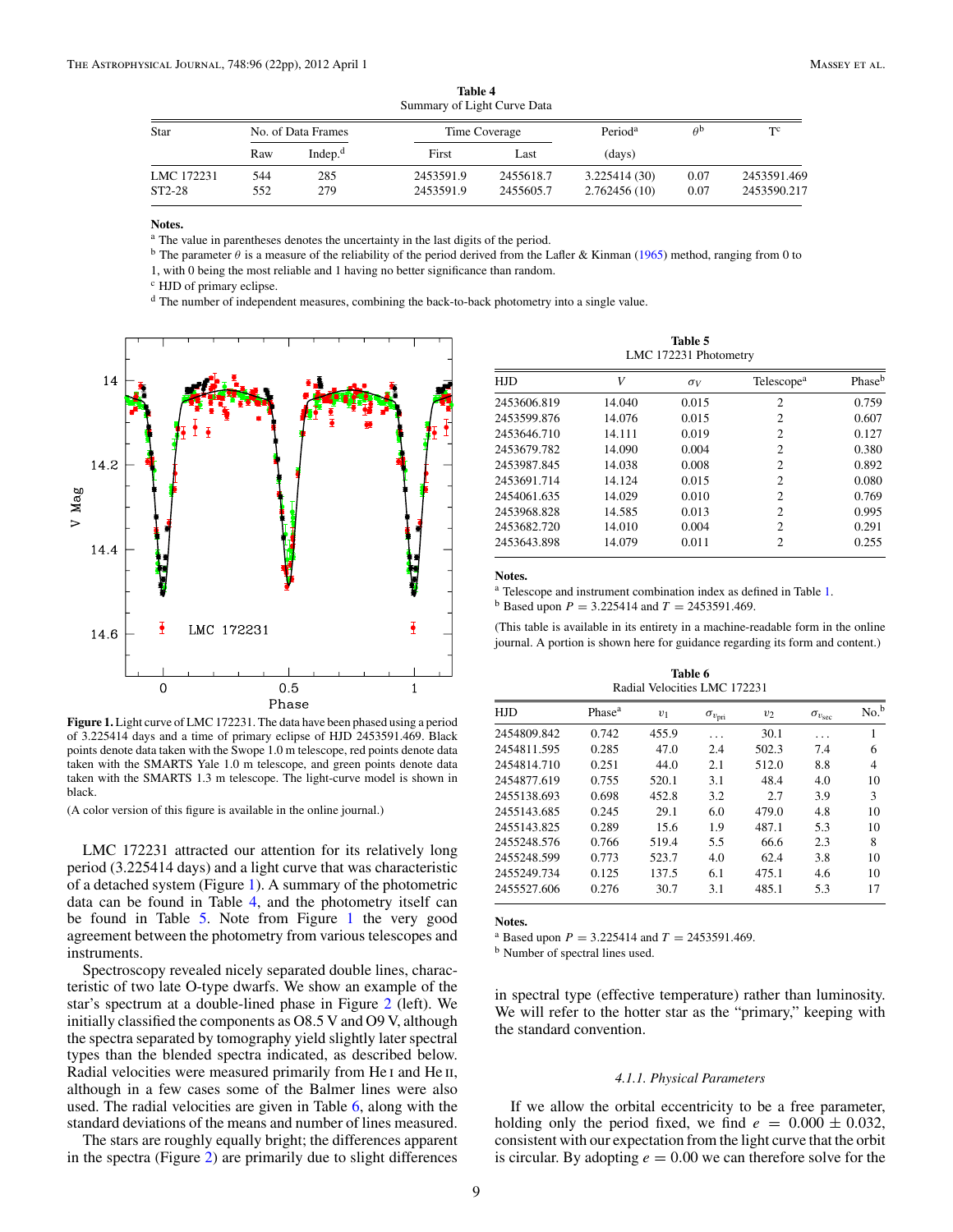

Figure 2. Spectrum of the LMC 172231 system. A section of the spectral region of primary importance for classification is shown. Left: the data were taken with MagE on HJD 2455143.825, at a phase of 0.29, i.e., just a little over a quarter of a cycle after primary eclipse. The brighter and slightly earlier-type star is blueshifted, while the fainter and slightly later-type star is redshifted. The double lines are well separated, except for the C<sub>III</sub> blend at  $\lambda$ 4647−50−51, which has a complex structure and was not used for radial velocities. The original spectrum has an S/N of 400 per 4 pixel spectral resolution element, which has been smoothed here by a three-point boxcar average for display purposes. Right: the spectra of the individual components separated by tomography. The normalized spectrum of the secondary has been shifted downward by 0.25 normalized units.

| Table 7                                    |  |  |  |  |  |
|--------------------------------------------|--|--|--|--|--|
| Orbital and Physical Parameters LMC 172231 |  |  |  |  |  |

| Parameter                                                      | Primary           |                         | Secondary         |
|----------------------------------------------------------------|-------------------|-------------------------|-------------------|
| Period (days)                                                  |                   | $3.225414 \pm 0.000030$ |                   |
| Time primary is eclipsed, $T$                                  |                   | 2453591.469             |                   |
| Spectral types                                                 | O9V               |                         | 09.5V             |
| Orbital semi-amplitude, $K$ (km s <sup>-1</sup> )              | $234.9 \pm 1.7$   |                         | $233.2 \pm 1.7$   |
| Center of mass velocity, $\gamma$ (km s <sup>-1</sup> )        |                   | $271.5 \pm 1.2$         |                   |
| Residuals from fit, $\sigma$ (km s <sup>-1</sup> )             | 22.6              |                         | 27.9              |
| $m \sin^3 i (M_{\odot})$                                       | $17.1 \pm 0.3$    |                         | $17.2 \pm 0.3$    |
| Orbital inclination, i                                         |                   | $83^{\circ}0 \pm 0.5$   |                   |
| Effective temperature, $T_{\text{eff}}$                        | $34,000 \pm 1000$ |                         | $33,000 \pm 1000$ |
| Stellar radius, $R(R_{\odot})$                                 | $7.0 \pm 0.3$     |                         | $6.5 \pm 0.3$     |
| Surface gravity from analysis, $\log g$ (cgs)                  | $3.99 \pm 0.04$   |                         | $4.06 \pm 0.04$   |
| Absolute visual magnitude, $M_V$ (observed)                    |                   | $-5.0 \pm 0.3$          |                   |
| Absolute visual magnitude, $M_V$ (total, spherical model)      |                   | $-4.55 \pm 0.05$        |                   |
| Absolute visual magnitude, $M_V$ (total, tidal model)          |                   | $-4.72 \pm 0.08$        |                   |
| Visible light flux ratio, $F_{V_2}/F_{V_1}$                    |                   | $0.80 \pm 0.03$         |                   |
| Absolute visual magnitude, $M_V$ (individual, spherical model) | $-3.89 \pm 0.07$  |                         | $-3.69 \pm 0.07$  |
| Absolute visual magnitude, $M_V$ (individual, tidal model)     | $-4.08 \pm 0.08$  |                         | $-3.84 \pm 0.08$  |
| Bolometric luminosity, $log L/L_{\odot}$ (spherical model)     | $4.77 \pm 0.06$   |                         | $4.65 \pm 0.07$   |
| Bolometric luminosity, $\log L/L_{\odot}$ (tidal model)        | $4.84 \pm 0.05$   |                         | $4.71 \pm 0.05$   |
| Age <sup>a</sup> , $t$ (Myr)                                   | $5.2 \pm 0.8$     |                         | $5.5 \pm 0.5$     |
| Mass, $m(M_{\odot})$                                           | $17.5 \pm 0.3$    |                         | $17.6 \pm 0.3$    |

Note.<sup>a</sup> From evolutionary models; see the text.

optimal values of the orbital semi-amplitudes *K*'s and center-ofmass motion  $\gamma$ , as described in Section 3.1. The orbit velocity curves are shown in Figure 3, and the physical parameters are given in Table 7. The minimum masses are essentially identical for the two components,  $17.1 \pm 0.3 M_{\odot}$  and  $17.2 \pm$ 0.3  $M_{\odot}$ . The radial velocity curves show good agreement with the data.

As a further check we have plotted the data in a Wilson diagram (Wilson 1941; see Section 3.1) shown in Figure 4. In obtaining the "best fit" it would be inappropriate to use standard linear least-squares fitting (e.g., Bevington 1969) as there are errors associated with both the ordinate and abscissa.

Following Section 15.3 of Press et al.  $(1997)$ ,<sup>22</sup> we determine the best "straight line fits" and their associated errors explicitly including our error estimates for both  $v_1$  and  $v_2$ . We compare the orbital results with the Wilson's results in Table 8. Note the good agreement both in  $\gamma$  and in  $K_1/K_2$ , and recall that for Wilson's method to work we make no use of the phase information or even the periods.

For the light-curve analysis we started with effective temperatures of 36,500 and 35,000 K, somewhat hotter than our

<sup>22</sup> See also the excellent description at

http://mathworld.wolfram.com/LeastSquaresFitting.html.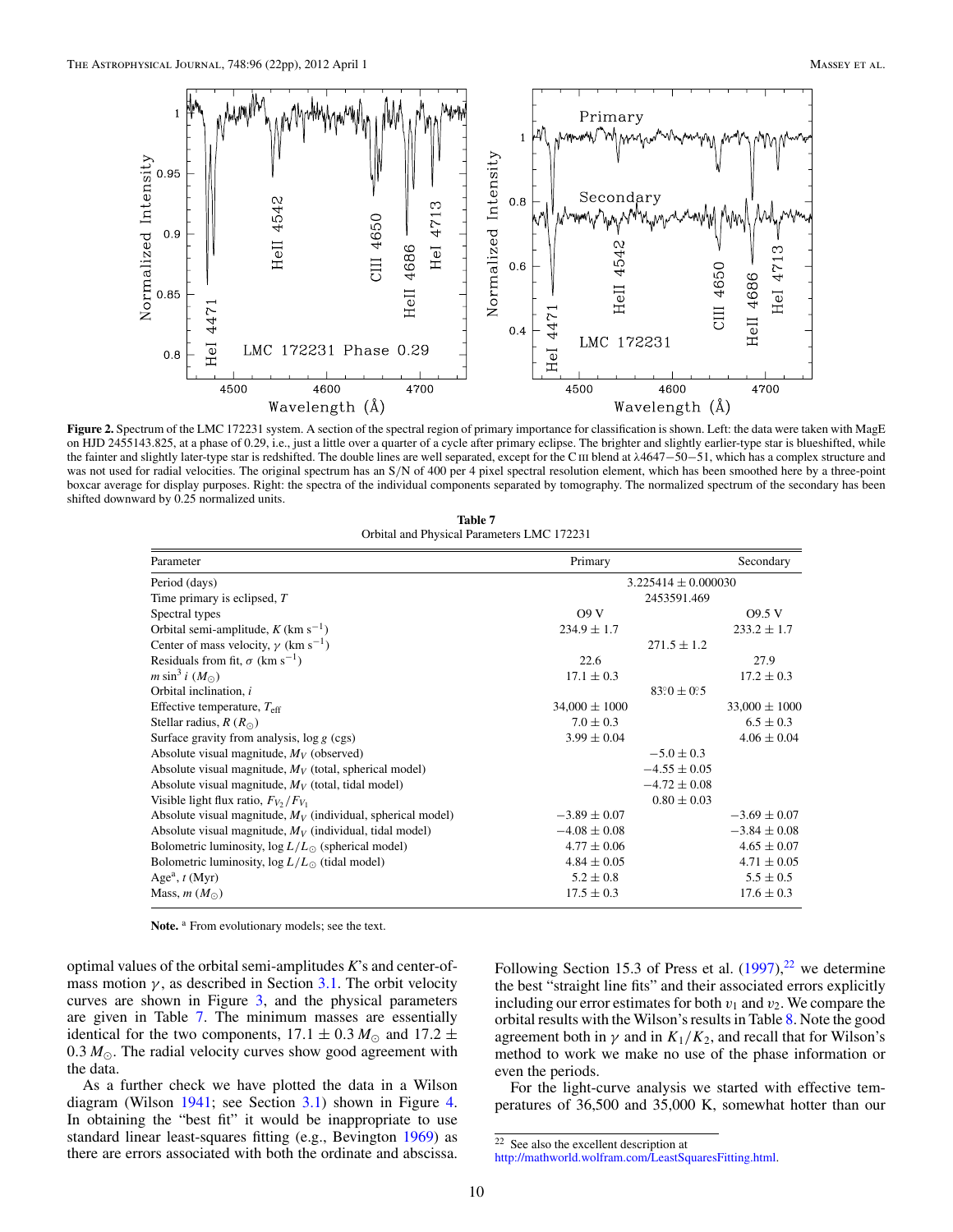

**Figure 3.** Velocity curve for LMC 172231. The radial velocities of the primary (O9 V component) are shown by filled red circles and that of the secondary (O9.5 V component) are shown by black open squares. The red and black curves come for the best-fit orbit solutions for the primary and secondary, respectively. (A color version of this figure is available in the online journal.)

**Table 8** Comparison of Orbit Solution with Wilson's Method

| Star                 |                                  | <b>Orbit Solution</b>              | Wilson's Method                  |                                    |  |  |
|----------------------|----------------------------------|------------------------------------|----------------------------------|------------------------------------|--|--|
|                      |                                  | $K_{\rm pri}/K_{\rm sec}$          | $\mathcal V$                     | $K_{\rm pri}/K_{\rm sec}$          |  |  |
| LMC 172231<br>ST2-28 | $271.5 \pm 1.2$<br>$273.8 + 1.2$ | $1.01 \pm 0.01$<br>$0.81 \pm 0.01$ | $269.5 \pm 1.9$<br>$273.8 + 2.1$ | $1.03 \pm 0.01$<br>$0.81 \pm 0.01$ |  |  |

spectral types would indicate (Massey et al. 2006) in order to better match the observed absolute magnitude for the system. However, the existent photometry for LMC 172231 is not in good agreement. The out-of-eclipse light-curve magnitude  $(V \sim 14.04)$  is consistent with Massey's (2002)  $V = 13.96$  and Schild & Testor's (1992)  $V = 14.02$ . The *average* reddening of LMC OB stars is  $E(B - V) = 0.13$  and so we might expect colors for late O-type dwarfs of  $B - V \sim -0.1$  and  $U - B \sim -1.0$ . Massey (2002) obtains  $B - V = +0.10$  and  $U - B = -1.14$ . These values are inconsistent with each other (the first is too red, and the second too blue), and suggest that the star may have been entering or exiting eclipse when the data were taken. Testor & Niemela (1998) obtained  $B - V = -0.08$ , close to our expectations, and so for the purposes of computing  $M_V$  for the system, we adopt the Testor & Niemela  $(1998)$  values.<sup>23</sup> Adopting the intrinsic color  $(B - V)_0 = -0.26$  of Martins & Plez (2006), we derive  $M_V = -5.0 \pm 0.3$  for the system, where the error reflects a modest uncertainty of 0.07 mag in  $E(B-V)$ , and hence  $0.2$  mag in  $A_V$ , plus another  $0.1$  mag uncertainty in the distance modulus of the LMC (see van den Bergh 2000).

The preliminary light-curve solution yielded an estimate of the flux ratio  $F_{V_2}/F_{V_1} \sim 0.9$ . We used this with the radial velocity solution to perform a tomographic analysis using seven MagE spectra covering both double-lined quadratures. We fit



**Figure 4.** Wilson diagram for LMC 172231. The velocities of the two components are shown plotted against each other along with the best line fit. The slope and intercept are consistent with those derived from the orbit solution shown in Figure 3.

these with FASTWIND, finding significantly lower effective temperatures than had been first assumed. It was also clear from the model fitting that a flux ratio of 0.8 was more appropriate than 0.9, constrained mostly by the Balmer line depths. A single additional iteration was made fixing the effective temperatures to the values derived from FASTWIND. The flux ratio of 0.8 then yielded the excellent fit to the light curve shown in Figure 1. Note that the light-curve model is computed with  $e = 0.00$  and shows excellent agreement both the separation of the eclipses *and* the durations of the eclipses, substantiating that the orbit is circular.

The tomographically separated spectra are shown in Figure 2 (right). A casual inspection shows that one component is indeed slightly hotter than the other, based upon the relative amounts of He I λ4471 and He II λ4542. With the tomographically separated spectra, we classify the components as a bit later than we had originally with the blended spectra, and adopt here O9 V and O9.5 V.

The adopted FASTWIND model fits are shown in Figure 5. We have opted to show the fits with the original (non-separated) data as this shows the good agreement not only with the adopted effective temperatures, but also the final flux ratio and the radial velocity of the orbit solution. We ended up adopting rotational velocities of 110 km s<sup> $-1$ </sup> as these gave good fits to the lines, and we note that the synchronous rotation velocities of the two components are  $109 \pm 5$  km s<sup>-1</sup> and  $101 \pm 5$  km s<sup>-1</sup>, in good agreement with these values.

The final masses we derive are  $17.5 \pm 0.3 M_{\odot}$  for the O9 V component and  $17.6 \pm 0.3$  for the O9.5 V component. The bolometric luminosities were computed as described above, and are  $\log L/L_{\odot} \sim 4.8$  and 4.7 for the O9 V and O9.5 V components, respectively.

It is interesting to note that the orbital *inclination* changed by only  $1\sigma$  (from  $82^\circ.5 \pm 0.5$  to  $83^\circ.0 \pm 0.5$ ) by our iterative application of tomography and light-curve analysis. What *did* change significantly were the stellar radii and bolometric luminosities.

<sup>&</sup>lt;sup>23</sup> Testor & Niemela's (1998)  $U - B = -0.88$  is redder than expected for its colors, suggesting that the *U* might be in error.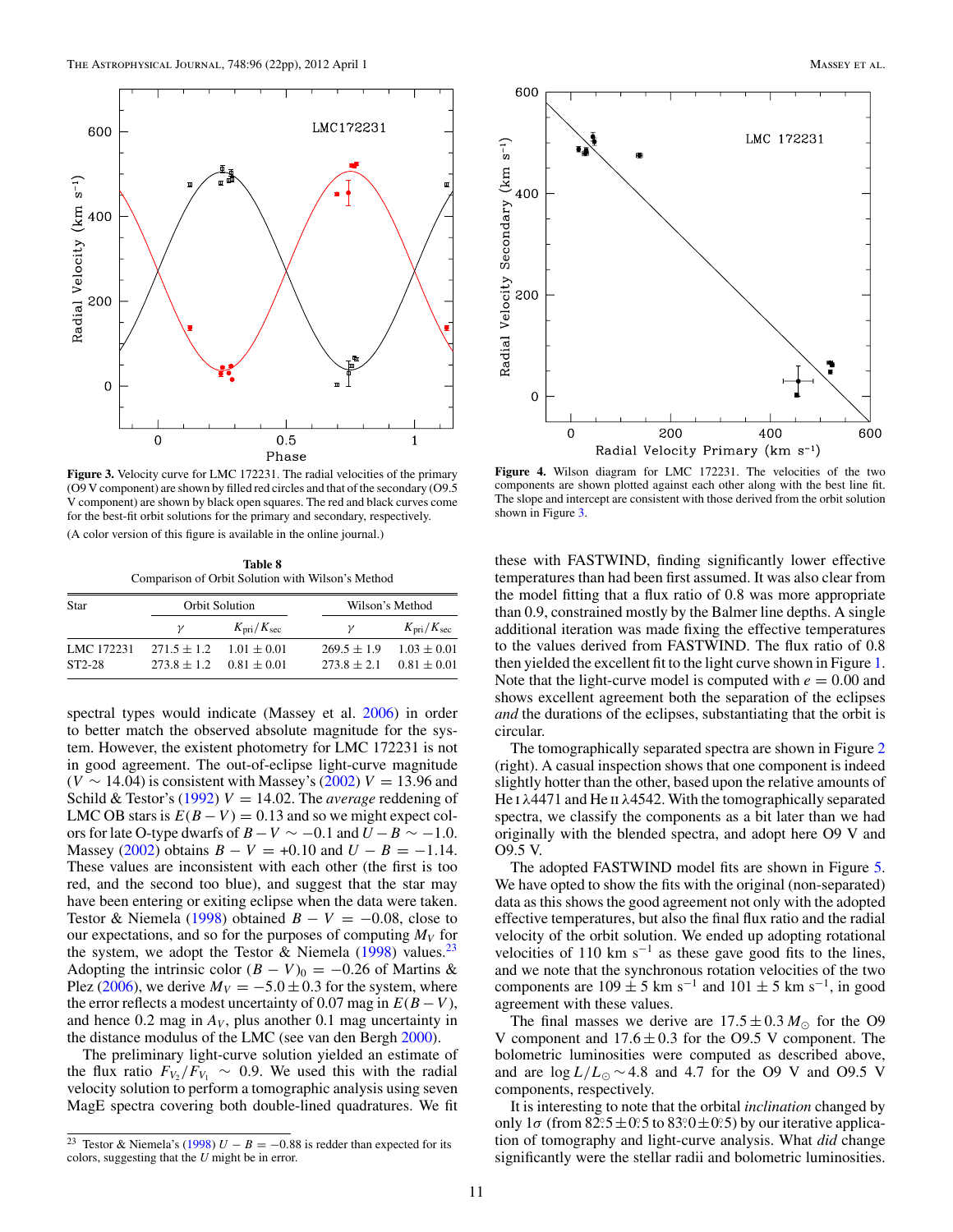

Figure 5. LMC 172231 comparison with the stellar atmosphere model. We compare the FASTWIND models (smooth, red curves) with the observed spectrum. The spectrum used was taken with MagE on HJD 2454877.619 and corresponds to a phase of 0.755. The top row shows the H $\gamma$ , H $\beta$ , and H $\alpha$  lines; note the presence of some remaining nebular emission at line center. The second row shows the He i λ4387, He i λ4471, and He i λ4713 lines. The bottom row shows the He π λ4200, He π  $\lambda$ 4542, and He II  $\lambda$ 4686 lines. The latter is primarily sensitive to the mass-loss rate and wind law.

Since masses are impossible to determine by "inspection" one would expect that the greatest uncertainties in the MLR are the masses. But, this exercise emphasizes that the luminosities of the individual components also require careful analysis. In the end, the total visual luminosity we derive for the system *does* agree with the "observed" values, within the errors. But, the errors are large. Had we instead eschewed the tomographic analysis, and insisted on matching the absolute visual magnitude, we would have adopted effective temperatures and radii that gave just as good a fit to the visual light curve, but would have overestimated the luminosities (we believe) by 0.3 mag. In practice our initial

solution had a difference in effective temperatures larger than we adopted, and this led to a different flux ratio as well. The uncertainties in "L" in the MLR may not always have been fully appreciated. We note below (Section 5) that this has implications for using massive eclipsing binaries as distance indicators.

# *4.2. ST2-28, O7 V + O8 V*

The designation  $ST2-28^{24}$  comes from Schild & Testor (1992), where the star is listed as number 28 in Zone 2, a

 $24$  Known to SIMBAD as [ST92]2-28.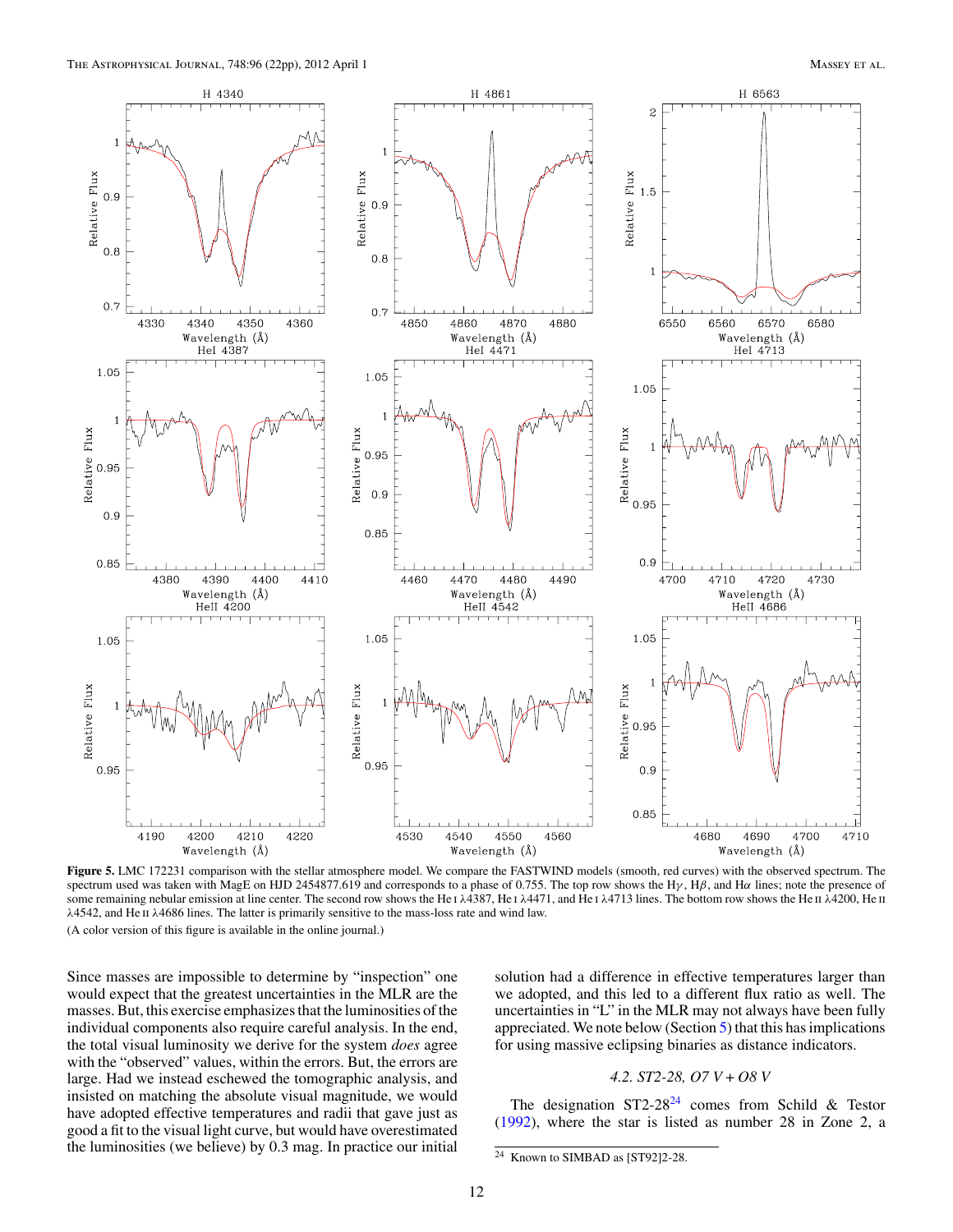

**Figure 6.** Light curve of ST2-28. The data have been phased using a period of 2.762456 days and a time of primary eclipse of HJD 2453590.217. Black points denote data taken with the Swope 1.0 m telescope, red points denote data taken with the SMARTS Yale 1.0 m telescope, and green points denote data taken with the SMARTS 1.3 m telescope. The light-curve model is shown in black.

**Table 9** ST2-28 Photometry

| <b>HJD</b>  | V      | $\sigma_V$ | Telescope <sup>a</sup> | Phase <sup>b</sup> |
|-------------|--------|------------|------------------------|--------------------|
| 2453679.716 | 14.136 | 0.009      | $\overline{c}$         | 0.398              |
| 2453679.734 | 14.188 | 0.003      | 2                      | 0.405              |
| 2453691.708 | 14.245 | 0.011      | 2                      | 0.739              |
| 2453599.872 | 14.592 | 0.013      | 2                      | 0.495              |
| 2453991.844 | 14.198 | 0.025      | 2                      | 0.388              |
| 2453600.907 | 14.210 | 0.025      | 2                      | 0.870              |
| 2453682.711 | 14.530 | 0.007      | $\overline{c}$         | 0.482              |
| 2453968.825 | 14.355 | 0.010      | $\overline{c}$         | 0.055              |
| 2454061.630 | 14.153 | 0.008      | $\overline{c}$         | 0.650              |
| 2454080.670 | 14.398 | 0.011      | $\overline{c}$         | 0.542              |

## **Notes.**

<sup>a</sup> Telescope and instrument combination index as defined in Table 1.

<sup>b</sup> Based upon  $P = 2.762456$  and  $T = 2453590.217$ .

(This table is available in its entirety in a machine-readable form in the online journal. A portion is shown here for guidance regarding its form and content.)

region that covers the Lucke–Hodge 90 OB association (Lucke & Hodge 1970). The star was also cataloged as [M2002] LMC 163763 by Massey (2002). It was identified automatically as a probable eclipsing binary (MACHO 82.9010.36) in the MACHO database by Alcock et al.  $(1997)^{25}$  with a period of 1.38122 days, half of the 2.762446 day period determined by Derekas et al. (2007) in their reanalysis of the LMC MACHO eclipsing binaries. This period is in good accord with the 2.762456 day period we find from our own data. Our own photometry is summarized in Table 4 and the data given in Table 9. Our light curve is shown in Figure 6. The eclipse depths are nearly identical, as expected from the similarity in spectral types. The phase difference between primary and

**Table 10** Radial Velocities ST2-28 (He II Lines Only)

| <b>HJD</b>  | Phase <sup>a</sup> | $v_1$ | $\sigma_{v_{\text{pri}}}$ | $v_2$   | $\sigma_{v_{\rm sec}}$ | No. <sup>b</sup> |
|-------------|--------------------|-------|---------------------------|---------|------------------------|------------------|
| 2454810.665 | 0.798              | 516.7 | 1.5                       | $-0.9$  | 1.9                    | 3                |
| 2454811.801 | 0.209              | 45.1  | 6.1                       | 554.4   | 3.1                    | $\overline{c}$   |
| 2454813.547 | 0.842              | 481.4 | 4.0                       | 10.4    | 8.4                    | $\overline{c}$   |
| 2454814.557 | 0.207              | 38.8  | 0.8                       | 539.8   | 9.0                    | $\overline{2}$   |
| 2454814.683 | 0.253              | 41.5  | 7.2                       | 568.5   | 2.6                    | 3                |
| 2454814.831 | 0.306              | 42.7  | 10.0                      | 560.5   | 13.6                   | $\overline{2}$   |
| 2454876.697 | 0.702              | 499.0 | 9.8                       | $-14.9$ | 5.8                    | 3                |
| 2455136.603 | 0.787              | 500.5 |                           | $-17.3$ | .                      | 1                |
| 2455137.798 | 0.219              | 44.3  | 0.2                       | 571.7   | 11.7                   | $\overline{c}$   |
| 2455140.732 | 0.281              | 38.6  | 4.7                       | 568.1   | 8.0                    | $\overline{4}$   |
| 2455141.794 | 0.666              | 476.5 | 5.9                       | 14.0    | 10.8                   | $\overline{4}$   |
| 2455249.601 | 0.692              | 499.6 | 4.3                       | $-13.0$ | 4.2                    | 3                |
| 2455249.723 | 0.736              | 511.7 | 5.8                       | $-17.0$ | 8.1                    | 4                |
| 2455528.681 | 0.718              | 508.6 | 2.7                       | $-23.2$ | 8.9                    | 4                |

**Notes.**

<sup>a</sup> Based upon  $P = 2.762456$  and  $T = 2453590.217$ .<br><sup>b</sup> Number of spectral lines used.

secondary eclipses appears to be indistinguishable from 0.5 with both eclipses showing the same duration, further validating our having adopted a circular orbit. It is clear from the spectra that the earlier component is significantly brighter visually.

We show one of the double-lined spectra in Figure 7 (left). Schild & Testor (1992) classify the star as O8 V. We initially identified double lines by observing the system at quadrature, and classified the components as O7 V and O8 V. Careful subsequent inspection, however, revealed a third component in the He i lines. This component did not change in radial velocity, and it is not obvious in the He II lines. The lack of He II indicates it is a B-type star, a result we confirm below in our tomographic separation of the three components. Presumably it is either a line-of-sight companion, or, more probably, a distant third member of the system.

Our radial velocities were based upon fitting two Gaussians (and indeed the third component is only barely visible at He i), and although the spectral lines of each component appear to be well separated from each other and the stationary third component, we were concerned that the third component could affect our velocities. Therefore we restrict our analysis to the He II lines, as no third component appeared to be present in these lines, except for a faint hint at He  $II$   $\lambda$ 4686; we confirm this below by our tomographic analysis. The radial velocities are given in Table 10, along with the standard deviation of the means and the number of lines measured.

#### *4.2.1. Physical Parameters*

Allowing the eccentricity to vary resulted in a best value  $e = 0.005 \pm 0.020$ , and we therefore adopted a circular orbit. The orbit solution was particularly well determined, and we show the parameters in Table 11 and in Figure 8. The inferred minimum masses *m* sin<sup>3</sup> i are 24.6  $\pm$  0.4 for the O7 V primary and  $20.0 \pm 0.3$  for the O8 V secondary.

Our Wilson plot for this star is shown in Figure 9 and is compared to the orbital parameters in Table 8. The agreement both for the  $\gamma$  velocity and the inverse mass ratio  $K_1/K_2$  is excellent.

Photometry of the star in the literature varies, doubtless due to some observations having been made during eclipse. Massey et al. (2000) found  $V = 14.22$  and  $B - V = 0.09$ , while Massey

 $\overline{^{25}}$  See VizieR II/247.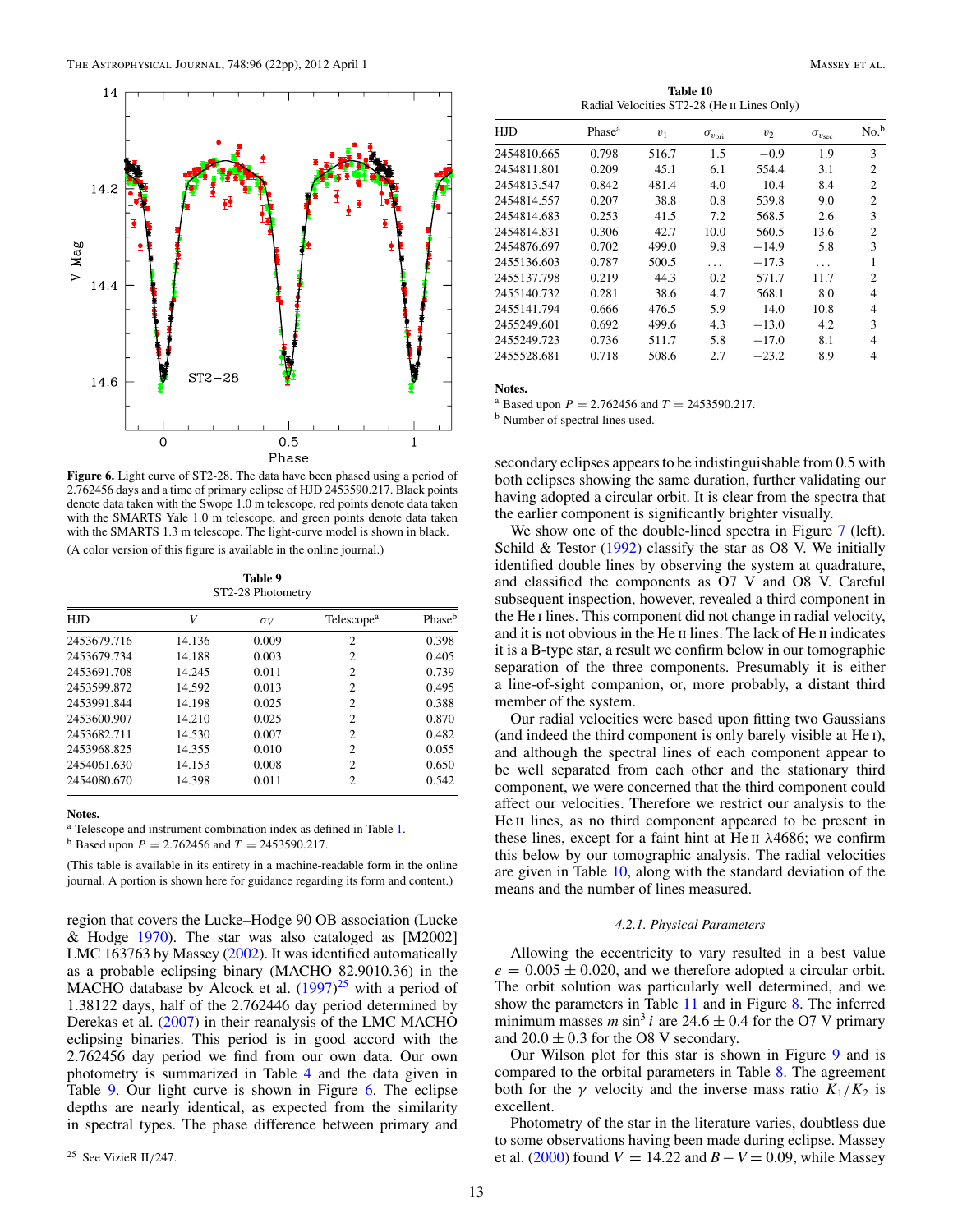

Figure 7. Spectrum of the ST2-28 system. A section of the spectral region of primary importance for classification is shown. Left: the data were taken with MagE on HJD 2455140.732 at a phase of 0.28, i.e., just a little over a quarter of a cycle after primary eclipse. The brighter and slightly earlier-type star is blueshifted, while the fainter and slightly later-type star is redshifted. The double lines are well separated. The third component is barely visible as a small blip in the He I λ4471 line. Only the He II lines were used for the orbit solution. The original spectrum has an S/N of 330 per 4 pixel spectral resolution element, and has been smoothed here by a three-point boxcar average for display purposes. Right: the spectra of the individual components separated by tomography. The normalized spectrum of the secondary has been shifted downward by 0.25 normalized units, and that of the tertiary has been shifted downward by 0.5 normalized units.

| Table 11 |  |  |                                        |  |  |  |
|----------|--|--|----------------------------------------|--|--|--|
|          |  |  | Orbital and Physical Parameters ST2-28 |  |  |  |

| Parameter                                                       | Primary                 |                              | Secondary         |
|-----------------------------------------------------------------|-------------------------|------------------------------|-------------------|
| Period (days)                                                   | $2.762456 \pm 0.000010$ |                              |                   |
| Time primary is eclipsed, $T$                                   |                         | 2453590.217                  |                   |
| Spectral types                                                  | O7V                     |                              | O8 <sub>V</sub>   |
| Orbital semi-amplitude, $K$ (km s <sup>-1</sup> )               | $241.0 \pm 1.6$         |                              | $297.0 \pm 1.9$   |
| Center of mass velocity, $\gamma$ (km s <sup>-1</sup> )         |                         | $273.8 \pm 1.2$              |                   |
| Residuals from fit, $\sigma$ (km s <sup>-1</sup> )              | 6.0                     |                              | 8.6               |
| $m \sin^3 i (M_{\odot})$                                        | $24.6 \pm 0.3$          |                              | $20.0 \pm 0.3$    |
| Orbital inclination, i                                          |                         | $85^{\circ}0 \pm 2^{\circ}0$ |                   |
| Effective temperature, $T_{\text{eff}}$                         | $38,500 \pm 1000$       |                              | $36,500 \pm 1000$ |
| Stellar radius, $R(R_{\odot})$                                  | $9.5 \pm 0.3$           |                              | $7.7 \pm 0.3$     |
| Surface gravity from analysis, $\log g$ (cgs)                   | $3.88 \pm 0.03$         |                              | $3.97 \pm 0.03$   |
| Absolute visual magnitude, $M_V$ (observed)                     |                         | $-5.5 \pm 0.3$               |                   |
| Absolute visual magnitude, $M_V$ (total, spherical model)       |                         | $-5.49 \pm 0.10$             |                   |
| Absolute visual magnitude, $M_V$ (total, tidal model)           |                         | $-5.68 \pm 0.08$             |                   |
| Absolute visual magnitude, $M_V$ (binary only, spherical model) |                         | $-5.24 \pm 0.04$             |                   |
| Absolute visual magnitude, $M_V$ (binary only, tidal model)     |                         | $-5.44 \pm 0.08$             |                   |
| Visible light flux ratio, $F_{V_2}/F_{V_1}$                     |                         | $0.62 \pm 0.02$              |                   |
| Third light component, $F_{V_3}/(F_{V_1} + F_{V_2})$            |                         | $0.25 \pm 0.10$              |                   |
| Absolute visual magnitude, $M_V$ (individual, spherical model)  | $-4.72 \pm 0.05$        |                              | $-4.20 \pm 0.06$  |
| Absolute visual magnitude, $M_V$ (individual, tidal model)      | $-4.92 \pm 0.08$        |                              | $-4.40 \pm 0.08$  |
| Bolometric luminosity (spherical), $\log L/L_{\odot}$           | $5.25 \pm 0.05$         |                              | $4.97 \pm 0.06$   |
| Bolometric luminosity (tidal model), $\log L/L_{\odot}$         | $5.33 \pm 0.04$         |                              | $5.05 \pm 0.05$   |
| Age <sup>a</sup> , $t$ (Myr)                                    | $3.6 \pm 0.5$           |                              | $4.0 \pm 0.5$     |
| Mass, $m(M_{\odot})$                                            | $24.9 \pm 0.4$          |                              | $20.2 \pm 0.4$    |

Note.<sup>a</sup> From evolutionary models; see the text.

et al. (2002) found  $V = 14.18$  and  $B - V = 0.06$ . These values are considerably brighter than the  $V = 14.63$  found by Schild & Testor (1992). Our light curve suggests  $V = 14.15$  outside of eclipse, in accord with the maximum brightness  $V = 14.13$ found by Alcock et al. (1997) in the MACHO data. We adopt  $V = 14.15$  and  $B - V = 0.09$ . The intrinsic color from Martins & Plez (2006) for an O8-O9 V star is  $(B - V)_0 = -0.27$ , so  $M_V = -5.5 \pm 0.3$ .

The preliminary light-curve solution using effective temperatures of 37,000 and 35,800 K yielded an estimate of the flux ratio  $F_{V_2}/F_{V_1} \sim 0.63$ , and a contribution of the third component  $(F_{V_3}/(F_{V_1} + F_{V_2}))$  of about 15% in order to match the observed absolute magnitude, although this is considerably uncertain. Similar to our analysis of LMC 172231 above, we used this with the radial velocity solution to perform a tomographic analysis using a combination of eight IMACS and six MagE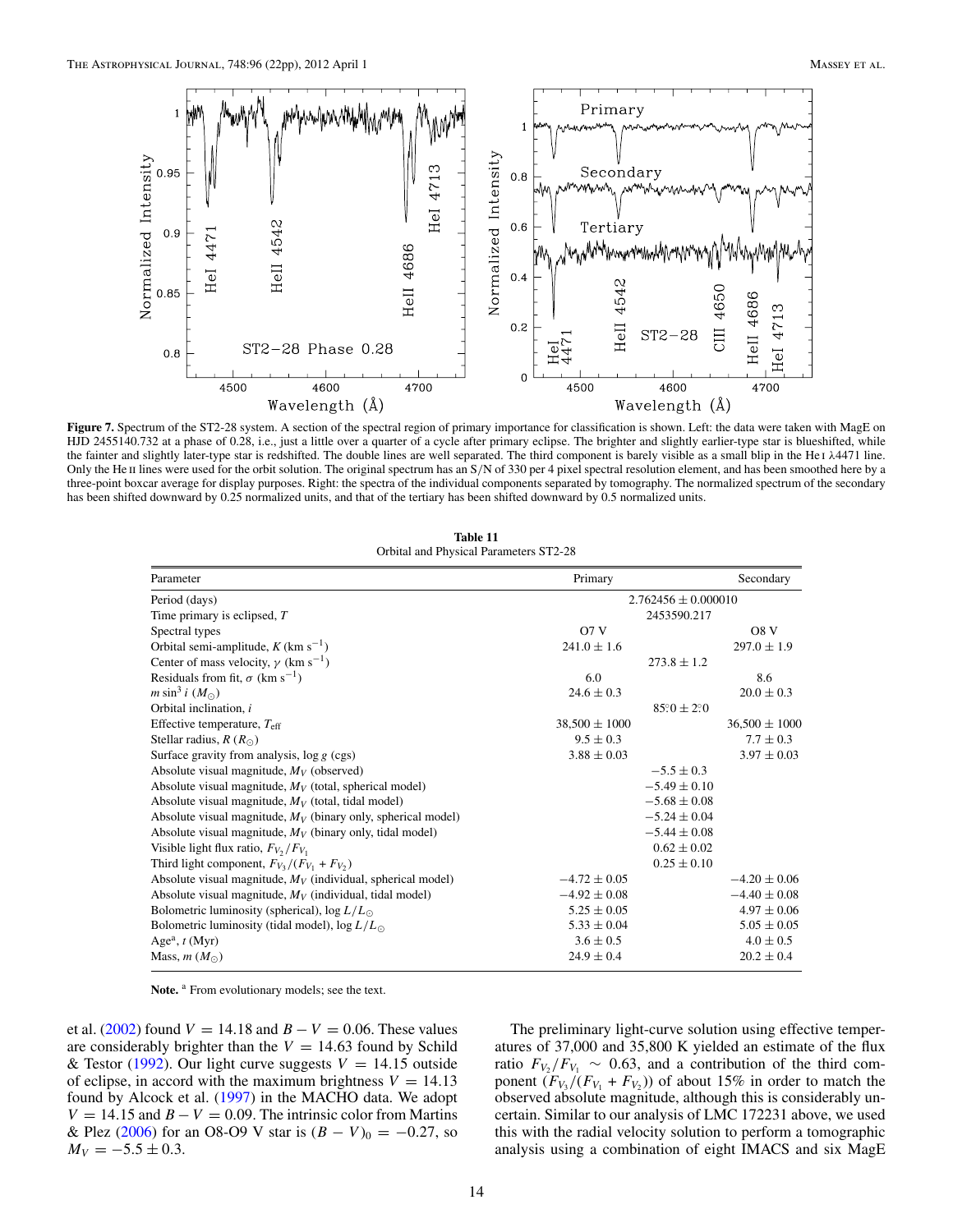

**Figure 8.** Velocity curve ST2-28. The radial velocities of the primary (O7 V component) are shown by filled red circles and that of the secondary (O8 V component) are shown by black open squares. The red and black curves come for the best-fit orbit solutions for the primary and secondary, respectively. (A color version of this figure is available in the online journal.)

spectra covering both double-lined quadratures. Note the model (computed with  $e = 0.00$ ) matches both the eclipse separations and eclipse durations, demonstrating that the orbit is indeed circular.

The tomographically separated spectra are shown in Figure 7 (right). Comparison to the Sota et al.  $(2011)$  atlas suggests that the primary is intermediate between that of O6.5 V and O7 V. Measurement of the equivalent widths (EWs) of He<sub>I</sub>  $\lambda$ 4471 and He  $\text{II}$   $\lambda$ 4542 also indicates that the primary is barely on the O7 V dividing line between the two subtypes (Conti & Frost 1977), with  $\log W' = \log(EW(\lambda 4471)/EW(\lambda 4542)) = -0.09$ . We adopt O7 V as the type. The tomographically separated spectrum of the secondary appears to be of O8 V, consistent with our estimation from the blended spectra. The third component contributes so little light to the system that extracting a good spectrum is difficult, and the spectrum is too poor to see either Si IV or Si III; Mg I  $\lambda$ 4481 is only marginally visible, so we know this is an early B star (B0-2) and not later. There is a hint of He  $\pi$   $\lambda$ 4686, which, if real, would suggest a B0 V type.

Our FASTWIND fitting of the tomographically separated primary and secondary components found slightly higher effective temperatures (38,500 and 36,500 K) than what we had initially assumed. For the purposes of finding good values for the flux ratios, we adopted a third component model with an effective temperature of 30,000 K, corresponding to that of a B0 V (Massey et al. 2005). From the depths of the spectral lines we confirmed that the flux ratio  $F_{V_2}/F_{V_1}$  must be close to the 0.63 value determined by the light curve, but that the contribution from the tertiary  $(F_{V_3}/(F_{V_1}+F_{V_2}))$  might be a little higher, probably 0.25.<sup>26</sup> We then performed a second light-curve analysis, fixing the effective temperatures and third light–light component. The final



**Figure 9.** Wilson diagram ST2-28. The velocities of the two components are shown plotted against each other along with the best line fit. The slope and intercept are consistent with those derived from the orbit solution shown in Figure 8.

flux ratio  $F_{V_2}/F_{V_1}$  from this fitting is 0.62 $\pm$ 0.02. The light curve is shown in Figure 6 and the FASTWIND fits to the spectra are shown in Figure 10. The third component is very obvious in the He I lines. The agreement of the model fitting to the observed spectra is not perfect, but we judge it to be adequate. The greatest uncertainty is in the flux contribution of the third component. We have adopted projected rotational velocities of 170 km s<sup> $-1$ </sup> and 140 km s−<sup>1</sup> for the primary and secondary, consistent with the synchronous values of  $173 \pm 5$  km s<sup>-1</sup> and  $141 \pm 5$  km s<sup>-1</sup>. The lines of the tertiary are sharper, and we adopted  $100 \text{ km s}^{-1}$ for the fits.

The final masses we derived were  $24.9 \pm 0.4 M_{\odot}$  and  $20.2 \pm 0.4 M_{\odot}$ , with the slightly larger errors due to the larger uncertainty in the orbital inclination *i* (compared to that of LMC 172231) due to the third light component. The formal error on the inclination for the light-curve analysis is  $0^\circ$ 5, but we quote 2.0, as this is consistent with uncertainty in the third light component. It is worth noting that the radii changed by only  $1\sigma$  from the original to final fits, despite the changes in the assumed effective temperatures, third light component, and resulting inclination changes. The O7 V and O8 V components have log  $L/L_{\odot} \sim 5.3$  and 5.0, respectively.

# 5. THE MASS–LUMINOSITY RELATIONSHIP AND COMPARISON WITH STELLAR EVOLUTIONARY MODELS

In Section 1 we argued that the goal of this project was to provide masses and luminosities that were so well determined that they could serve as *linchpins* in the upper end of the MLR. In addition, we wished to see how well our parameters agreed with the current generation of stellar evolutionary tracks.

In Figure 11 we compare the masses and luminosities of massive stars in young detached eclipsing binary systems, where the data come from Table 1 of Gies (2012) and references

 $26$  If instead we adopted an effective temperature of 28,000 K for the third component, typical of a B1 V star (Trundle et al. 2007), we obtain similar results.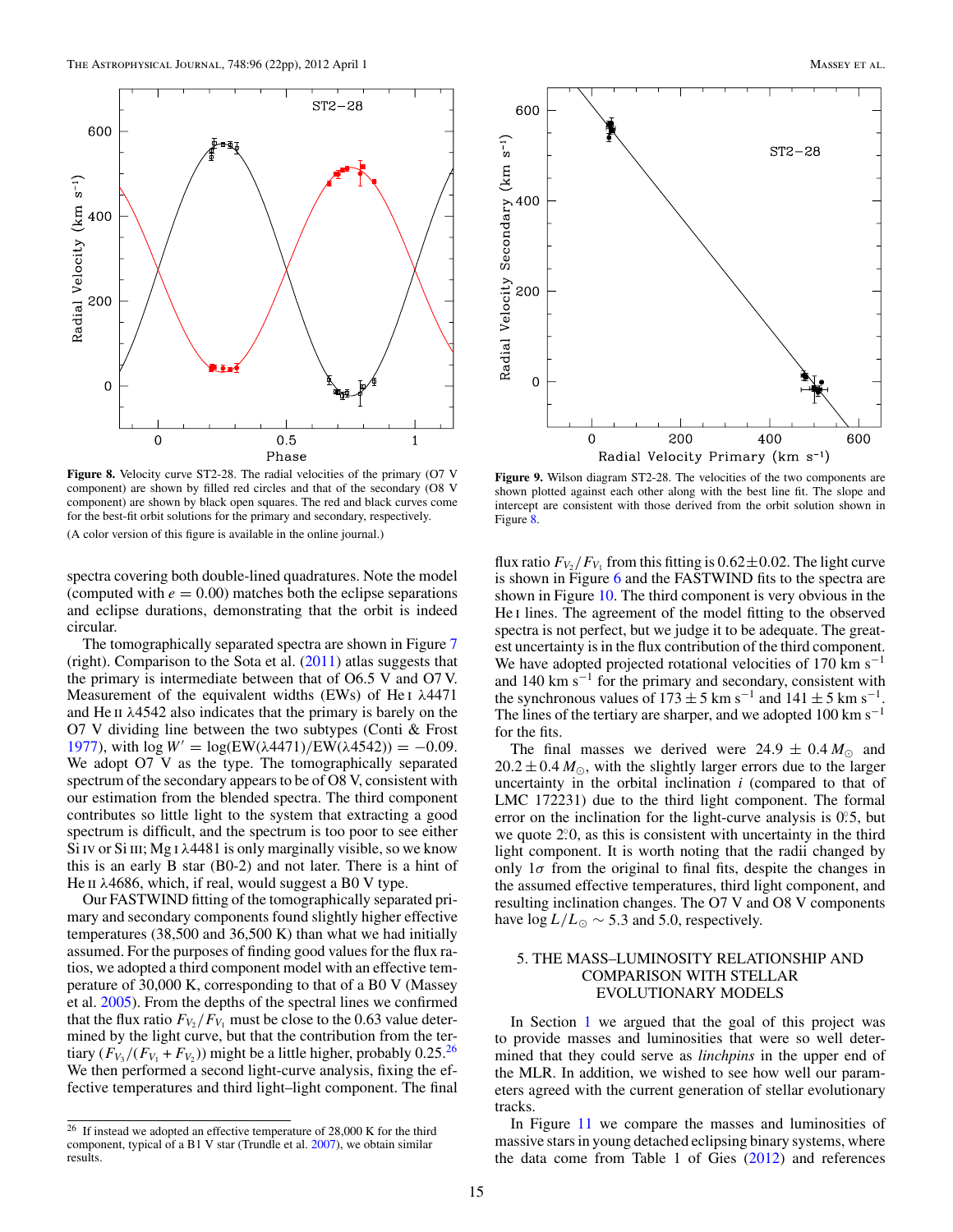

**Figure 10.** LMC ST2-28 comparison with stellar atmosphere models. We compare the combined FASTWIND models (smooth, red curves) with the observed spectrum. The spectrum used was taken on 2454876.697 and corresponds to a phase of 0.702. The top row shows the H<sub>Y</sub>, H<sub>B</sub>, and H $\alpha$  lines. Note the presence of remaining nebular emission at line center, albeit not as strong as in LMC 172231 (Figure 5). The second row shows the He ι λ4387, He ι λ4922, and He ι λ4713 lines. The bottom row shows the He II λ4200, He II λ4542, and He II λ4686 lines. The latter is primarily sensitive to the mass-loss rate and wind law.

therein. $27$  Black points show the data for the Milky Way stars, while red points show the data for previously studied LMC stars. Our four LMC stars are shown by green points. The lines denote the expectations from the latest Geneva evolutionary models with solar metallicity ( $z = 0.014$  using the Asplund et al. 2009 abundances) shown in black and LMC metallicity  $(z = 0.006)$  shown in cyan. The solar metallicity tracks are from Ekström et al.  $(2011)$ , while the LMC metallicity tracks

are from V. Chomienne et al.  $(2012, in preparation)$ .<sup>28</sup> The solid lines correspond to no initial rotation, while the dashed lines correspond to an initial rotation of 40% of the critical velocity.

The models emphasize the point we made in Section 1, namely that the MLR really depends upon age for massive stars. Although the error bars are large for the entire data set, we find it reassuring that nearly all of the points are found within the expectations of main-sequence objects. The exceptions are three red (LMC) outliers on the left, which are, in order of decreasing

 $27$  We have updated the effective temperature of SC1-105 to those given by Bonanos et al. (2011).

<sup>28</sup> We are indebted to Georges Meynet for forwarding these models and allowing us to use them in advance of publication.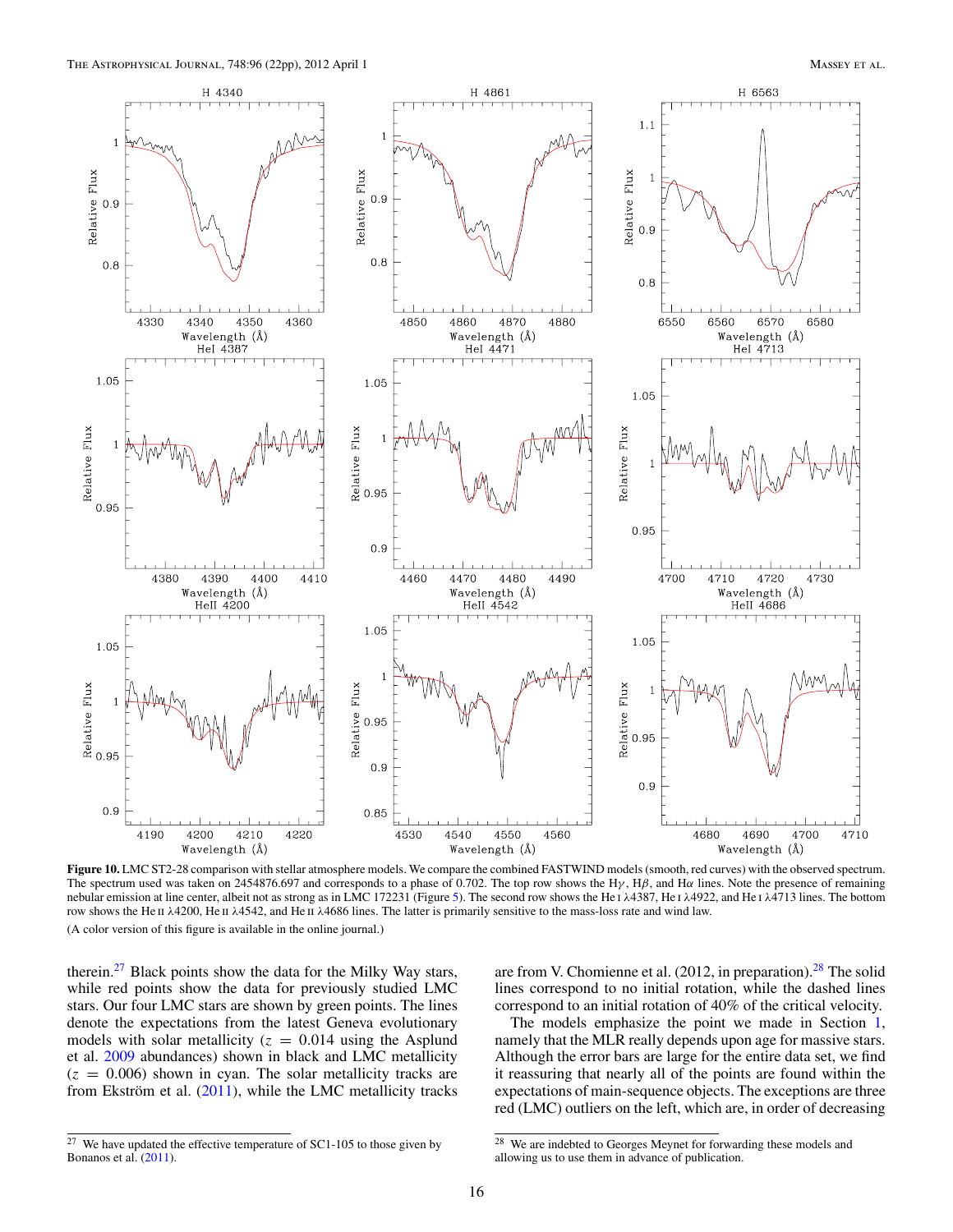

**Figure 11.** MLR for massive stars. The colored points are all from LMC binaries, with green representing the present work and red representing other data. Black denotes data for Milky Way massive stars. Other than the present work, all the data come from Table 1 in Gies (2012). The three LMC stars whose masses are too low for their luminosities are the secondary component of SC1-105 (Bonanos  $2009$ ) and the two components of 78.6097.13 (González et al.  $2005$ ). Lines show the MLR obtained from the latest Geneva models for solar metallicity (black; Ekström et al. 2011) and for LMC metallicity (cyan; V. Chomienne et al. 2012, in preparation) for the zero-age main sequence (ZAMS) and terminal-age main sequence (TAMS). Solid lines denote the MLR determined from evolutionary models without rotation, while the dashed lines show the theoretical MLR for models with initial rotation velocities of 40% of the critical velocity.

luminosity, the secondary component of SC1-105 (Bonanos 2009; Bonanos et al. 2011) and the primary and secondary components of  $78.6097.13$  (González et al.  $2005$ ).

While this provides good statistical agreement with the evolutionary models, it is not the critical test. In the upper two panels of Figure 12, we show the location of our four components on the HRD with the dynamical masses indicated. (Note that because hotter effective temperatures imply high luminosities, error bars are diagonal lines in this diagram.) Overall the agreement is encouraging. For instance, the components in each system appear to have the same age. We show isochrones at 1 Myr intervals, and the components lie parallel to these dashed lines, indicating that the physical parameters are consistent with the same age for each component, which we would expect. Although the masses are approximately what we expect from their location in the HRD, it is intriguing that the masses for all four components are a bit too low compared with the masses of the tracks. We note that these differences are not due to mass loss. For instance, in the case of LMC 172231, a 5 Myr old star with an initial mass of 20  $M_{\odot}$  would be expected to have a mass of 19.9  $M_{\odot}$ , i.e., the amount of mass loss expected at these luminosities is small over these timescales.

We can quantify the size of the discrepancy by examining the differences in masses between what we observe and what the models predict by interpolating along an isochrone. We list these differences in Table 12. The "observed" masses come from our orbit solution, and the "Model" mass comes from using our "observed" bolometric luminosities to interpolate along

the isochrone using a smooth, high-order polynomial fit. Both components of LMC 172231 and ST2-28 have differences in the same sense, that the masses we observe are lower than the masses predicted by the model. Alternately we can ask what bolometric luminosities should correspond to our observed masses. We find (equivalently) that all four components are slightly overluminous for their mass, by about 0.2 dex. While the discrepancy for the secondary of LMC 172231 is not significant, the others are all significant at the  $2\sigma - 3\sigma$  level. Although these discrepancies are small, it is unsettling that they are all in the same sense. Are there underlying systematic issues that may be in play?

First, we consider our calculated bolometric luminosities. We have adopted the effective temperature determinations from FASTWIND, and if these were systematically too large we would derive too high a bolometric luminosity. But, they would have be off by more than seems reasonable: To lower the bolometric luminosities by 0.1–0.2 dex would require temperatures that were cooler by about 6%–12%, or 2000–4000 K. The precision in our fitting the spectra is of order 500 K, and we have formally adopted errors of  $\pm 1000$  K in the propagation of errors in Tables 7 and 11. The agreement between FASTWIND and the "gold standard" hot star model atmosphere CMFGEN (Hillier & Miller 1998) is near perfect in terms of the effective temperatures (Neugent et al. 2010; P. Massey et al. 2012, in preparation). Alternatively, the radii would have to be over estimated by about 12%–25%. This, too, seems beyond any reasonable possibility: the radii are fixed by the widths of the eclipse depths and we believe are determined to three to six times better than this.

Nevertheless, we have assumed spherical geometry in determining the bolometric luminosities, and used the "volume radius" from the light-curve analysis with our FASTWIND effective temperatures. If these stars were so close that tidal distortions were significant, this could be a potential problem, as our effective temperatures really only correspond to those measured at quadrature. Note though that a change of several thousand degrees would correspond to a change 1–2 spectral types during an orbit. Such changes are not seen even in contact systems. In truth, the tidal distortions in our detached systems are very small. Examining the light curves, the lack of significant ellipsoidal variations supports the spherical nature of the objects. In addition, GENSYN defines a fill-out factor, the ratio of the photospheric surface to the Roche surface. Any value below unity indicates a detached component, and values below 0.90 correspond to essentially spherical stars. The primary of ST2-28 has the highest fill-out, 0.87, and we can see slight evidence of this in the small ellipsoidal variations in its light curve. However, we stress that the distortion of even this star is minimal. As noted above, we have an alternative "tidal model" solution for the bolometric luminosities as well given in Tables 7 and 11. The bolometric luminosities implied by these are about 0.06–0.08 dex *larger* than the more conservative values we have been using, which would exacerbate the differences with the evolutionary models.

In the introduction, we touted the advantage of studying systems in the Magellanic Clouds rather than in the Milky Way as the distances are known: Many methods yield essentially the same answer for the distance of the LMC, and the distance is established to at least 10% (van den Bergh 2000, and references therein). This provides a reality check on whether the luminosities we derive are reasonable or not. In the case of LMC 172231 the observed  $M_V$  of the system is  $-5.0 \pm 0.3$  mag, while our physical parameters lead to a modeled  $M_V$  of  $-4.6 \pm 0.1$  mag.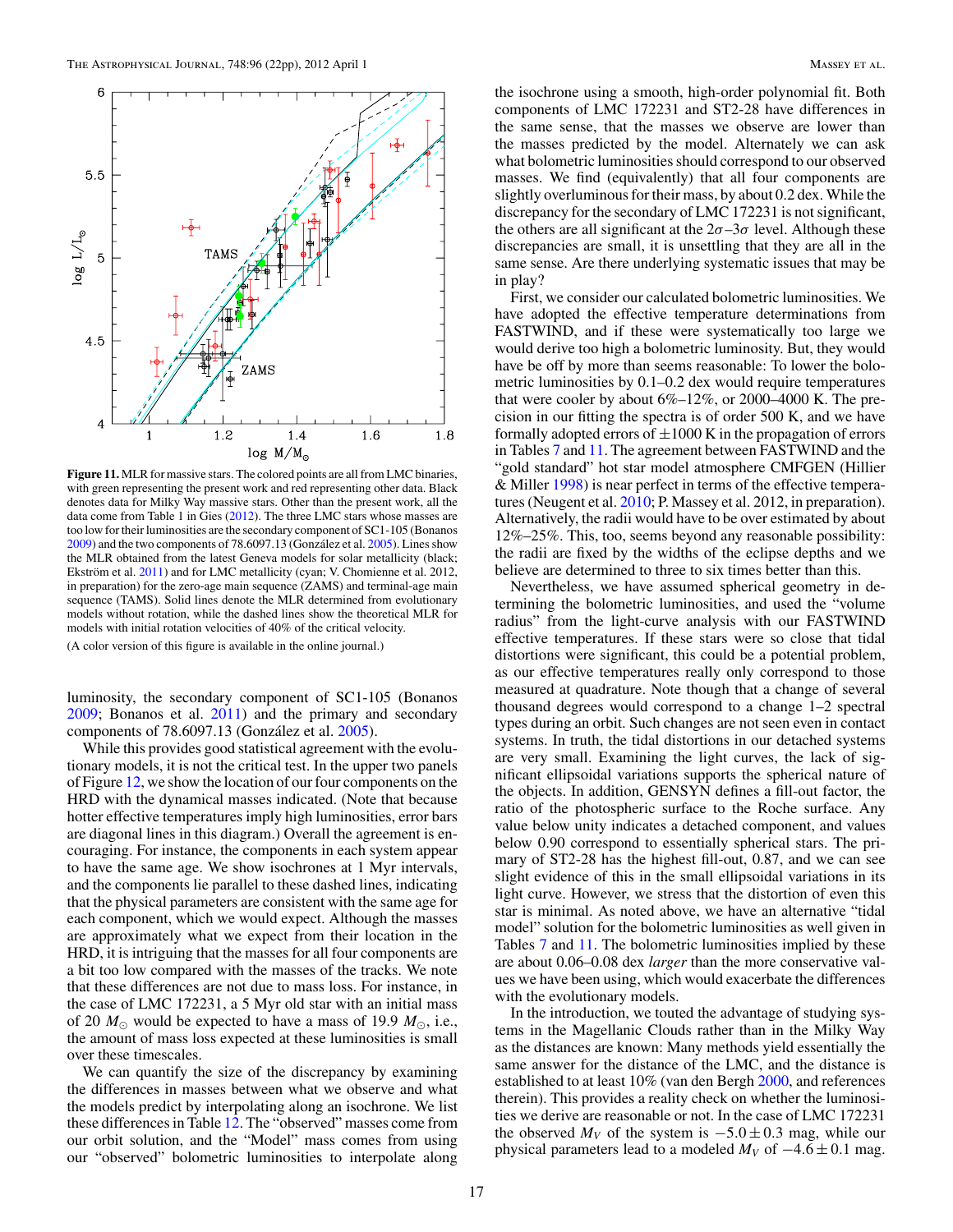

Figure 12. Comparison to evolutionary tracks. The location of the stars are indicated in the H-R diagram as points; the associated errors in effective temperatures and luminosities are shown as a diagonal line, as hotter temperatures would lead to higher bolometric luminosity. The new Geneva  $z = 0.006$  tracks are shown in colors, with the solid colored lines being the tracks for no rotation, and the dashed colored lines being the tracks computed for an initial rotation of 40% of the critical velocity. The dashed black lines correspond to isochrones of 1–9 Myr at 1 Myr intervals. Note that only the main-sequence, non-WR portions of the tracks (and isochrones) are shown for simplicity. Upper: the locations of our stars are shown, labeled with their dynamical masses. Lower: the locations of SC1-105 (Bonanos 2009; Bonanos et al. 2011) and LH54-425 (Williams et al. 2008) are shown, also labeled with their dynamical masses.

The agreement is within the errors, but it suggests that if we had instead adopted effective temperatures that matched the observed  $M_V$  our problem would be worse by 0.1–0.2 dex, as matching the observed  $M_V$  would lead to a higher luminosity. For ST2-28 the situation is more complex, as the amount of light contributed by the third component adds a complication. The modeled total luminosity of the system agrees with what we observe when we adopt a third component contamination based upon our spectral fitting, but the uncertainties are large. $^{29}$ 

Could the masses themselves be in error? The masses would only have to be low by  $\sim$ 10%–12%. Our reality checks have all agreed: Wilson's method (which is independent of all phase information) has nearly identical  $\gamma$ -velocities and values for the *ratio* of the orbital semi-amplitudes as that found from our orbit solutions. But what if there were some systematic blending problem that was not being properly accounted for by our measurement technique? We can test this directly by inverting the problem: What would the orbital amplitudes have to be in order to match the masses from the evolutionary models, assuming that the orbital inclination is approximately correct. For LMC 172231, matching the evolutionary masses would require that  $K_{\text{prim}} = 230.1 \text{ km s}^{-1}$  rather than 234.9 km s<sup>-1</sup> (i.e., 4.8 km s<sup> $-1$ </sup> smaller), and  $K_{\text{sec}}$  would have to be 248.8 km s<sup>-1</sup>,

 $\frac{29}{29}$  We do note as a cautionary tale to our colleagues attempting to derive distances to nearby galaxies from such binaries that the errors associated are larger than are sometimes estimated, as we see in the comparisons here. For a contrasting view, see Bonanos et al. (2011).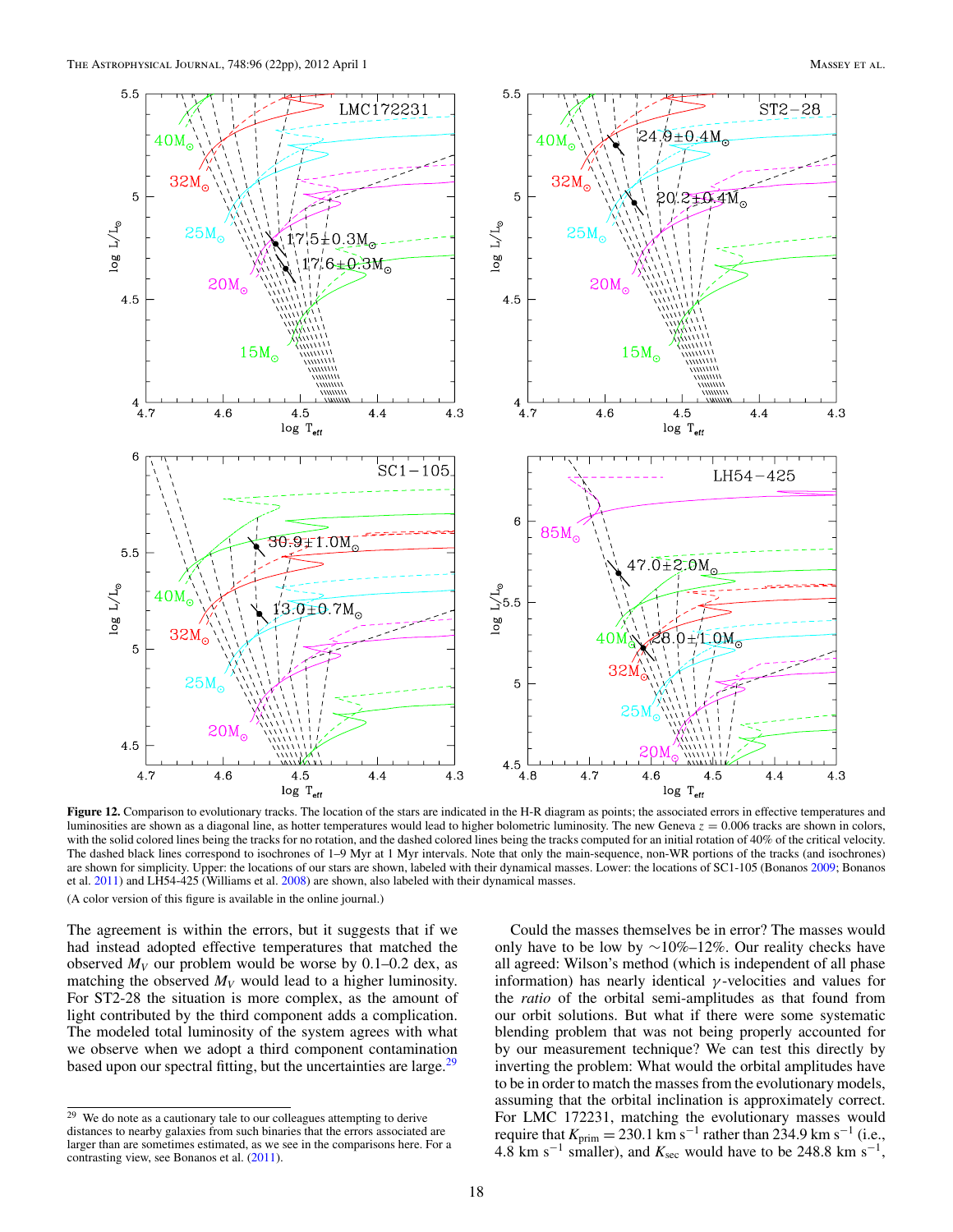| Parameter                      | Observed                 | Models                    | Difference               |
|--------------------------------|--------------------------|---------------------------|--------------------------|
|                                |                          | LMC 172231, $t = 5.3$ Myr |                          |
| Mass <sub>pri</sub>            | $17.5 \pm 0.3 M_{\odot}$ | $19.6 \pm 0.8 M_{\odot}$  | $-2.1 \pm 1.1 M_{\odot}$ |
| Mass <sub>sec</sub>            | $17.6 \pm 0.3 M_{\odot}$ | $18.0 \pm 0.8 M_{\odot}$  | $-0.4 \pm 1.1 M_{\odot}$ |
| $(\log L/L_{\odot})_{\rm pri}$ | $4.77 \pm 0.06$          | $4.61 \pm 0.02$           | $0.16 \pm 0.08$          |
| $(\log L/L_{\odot})_{\rm sec}$ | $4.65 \pm 0.07$          | $4.62 \pm 0.02$           | $0.03 \pm 0.09$          |
|                                |                          | ST2-28, $t = 3.8$ Myr     |                          |
| Mass <sub>pri</sub>            | $24.9 \pm 0.4 M_{\odot}$ | $29.8 \pm 1.2 M_{\odot}$  | $-4.9 \pm 1.6 M_{\odot}$ |
| Masssec                        | $20.2 \pm 0.4 M_{\odot}$ | $24.0 \pm 1.1 M_{\odot}$  | $-3.8 \pm 1.5 M_{\odot}$ |
| $(\log L/L_{\odot})_1$         | $5.25 \pm 0.05$          | $5.02 \pm 0.02$           | $0.23 \pm 0.07$          |
| $(\log L/L_{\odot})_2$         | $4.97 \pm 0.06$          | $4.75 \pm 0.03$           | $0.22 \pm 0.09$          |
|                                |                          | LH54-425, $t = 2.0$ Myr   |                          |
| Mass <sub>pri</sub>            | $47 \pm 2 M_{\odot}$     | $50.2 \pm 2.1 M_{\odot}$  | $-3.2 \pm 4.1$           |
| Mass <sub>sec</sub>            | $28 \pm 1 M_{\odot}$     | $32.2 \pm 1.1 M_{\odot}$  | $-4.2 \pm 2.1$           |
| $(\log L/L_{\odot})_{\rm pri}$ | $5.68 \pm 0.04$          | $5.61 \pm 0.05$           | $0.07 \pm 0.09$          |
| $(\log L/L_{\odot})_{\rm sec}$ | $5.22 \pm 0.04$          | $5.06 \pm 0.03$           | $0.16 \pm 0.07$          |

**Table 12** Comparison with Evolutionary Models

rather than our 233.2 km s<sup>-1</sup> (i.e., 15.6 km s<sup>-1</sup> larger). For ST2-28 the differences are even greater: to match the model masses, *K*<sub>prim</sub> would have to be 254.0 km s<sup>−1</sup> rather than 241.0 km s<sup>-1</sup> (i.e., 13.0 km s<sup>-1</sup> larger) and  $K_{\text{sec}}$  would have to be 316.4 km s<sup>-1</sup> rather than 297.0 km s<sup>-1</sup> (i.e., 19.4 km s<sup>-1</sup>) larger). In Figure 13, we show how the required values would compare with an observed spectrum versus how the measured values compared. The agreement for He i λ4922 in LMC 172231 is shown in the upper two panels, with the shifts on the left being computed by what would be required to match the evolutionary masses, while the shifts on the right are based upon our measured orbital amplitudes. The difference is negligible for the primary, but it is clear from the secondary that our adopted velocity is a better fit. The He II  $\lambda$ 4542 line in ST2-28 is shown in the bottom two panels. Again on the left we show the shifts required to bring the masses into agreement with the evolutionary values, while on the right we show the shifts based upon our adopted velocities. The latter is clearly better.

We were of course curious to see if other systems show similar discrepancies. Comparisons at this level of precision between the binary and evolutionary masses are usually not possible; it requires both very good mass determinations *and* careful effective temperatures determinations for the bolometric luminosities. North et al. (2010) found a similar systematic discrepancy for a number of SMC stars of somewhat lower mass, but attributed it to a possible problem with sky subtraction. Two other studies that meet these criteria are those of SC1-105 $30$  (by Bonanos 2009) and of the LH54-425 (by Williams et al. 2008), both LMC binaries. We compare their masses to those expected from the evolutionary tracks in the lower part of Figure 12.<sup>31</sup>

Bonanos (2009) describes the components of SC1-105 as highly non-coeval, with ages of 5 Myr (primary) and  $>10$  Myr using the older (non-rotating) Geneva evolutionary tracks, and cites this as evidence that there has been significant mass transfer. We see in Figure 12 that in fact both components neatly fall along a single isochrone (5 Myr) with the newer Geneva tracks that include the effects of rotation, and are in fact quite coeval. The components of SC1-105 are late O-type dwarfs, similar to those studied here. The secondary is highly overluminous for its mass. We agree that the system is semidetached, with the secondary filling its Roche lobe. However, her fit of the light curve significantly fails to match the eclipse depths for both the primary and secondary eclipses by 0.1 mag or more, a problem she attributes to "spots." Rather, we believe this is indicative of a well known problem in analyzing contact and semi-detached systems. In such systems the orbital semiamplitudes are significantly overestimated using low-excitation optical lines, with smaller *K* values obtained from the UV (see, for example, Penny et al. 2008). The physical explanation is that the side of the star in overflow that is facing its companion is producing weaker optical lines because the temperature gradient is less steep there. The center of light of the optical lines is thus skewed toward the outer parts of the star, giving a spuriously large *K*. This overestimates the separation of the two stars, producing more shallow model eclipses than what is actually seen. Unless one corrects for this by using only high-excitation lines, one will derive masses that are too large, as well as spurious values for the other physical parameters. $32$  Note that since the 5 Myr isochrone is almost vertical in the HRD, a change in luminosity (due to an incorrect radius) would have little effect on the derived ages as long as the same effective temperatures were adopted.

LH54-425 consists of earlier O-type stars than what we are studying here, but the sense and the size of the mass discrepancy is very similar to what we find here (Figure 12, lower right): both components are slightly overluminous for their masses (or, conversely, undermassive for their luminosities) when compared with the evolutionary tracks. Note we find that the components are highly coeval, according to the isochrones, with an age of 2.0 Myr, slightly larger than the 1.5 Myr derived by Williams et al. (2008). We have added the differences between the observations and the models to the end of Table 12. We can see that the masses for LH54-425 are discrepant with theory in the same sense, and by the same amount, as what we find here. The result is also only marginally significant, however, when compared with the errors.

<sup>&</sup>lt;sup>30</sup> The star is more commonly known as W28-22 from Westerlund (1961) or LH81-22 from Lucke (1972); see Table 2 in Massey et al. (2000).

 $31$  In making the figure we have updated the effective temperatures to those found by Bonanos et al. (2011).

<sup>&</sup>lt;sup>32</sup> We note that despite these problems Bonanos et al. (2011) successfully used this system to derive a realistic value for the distance of the LMC.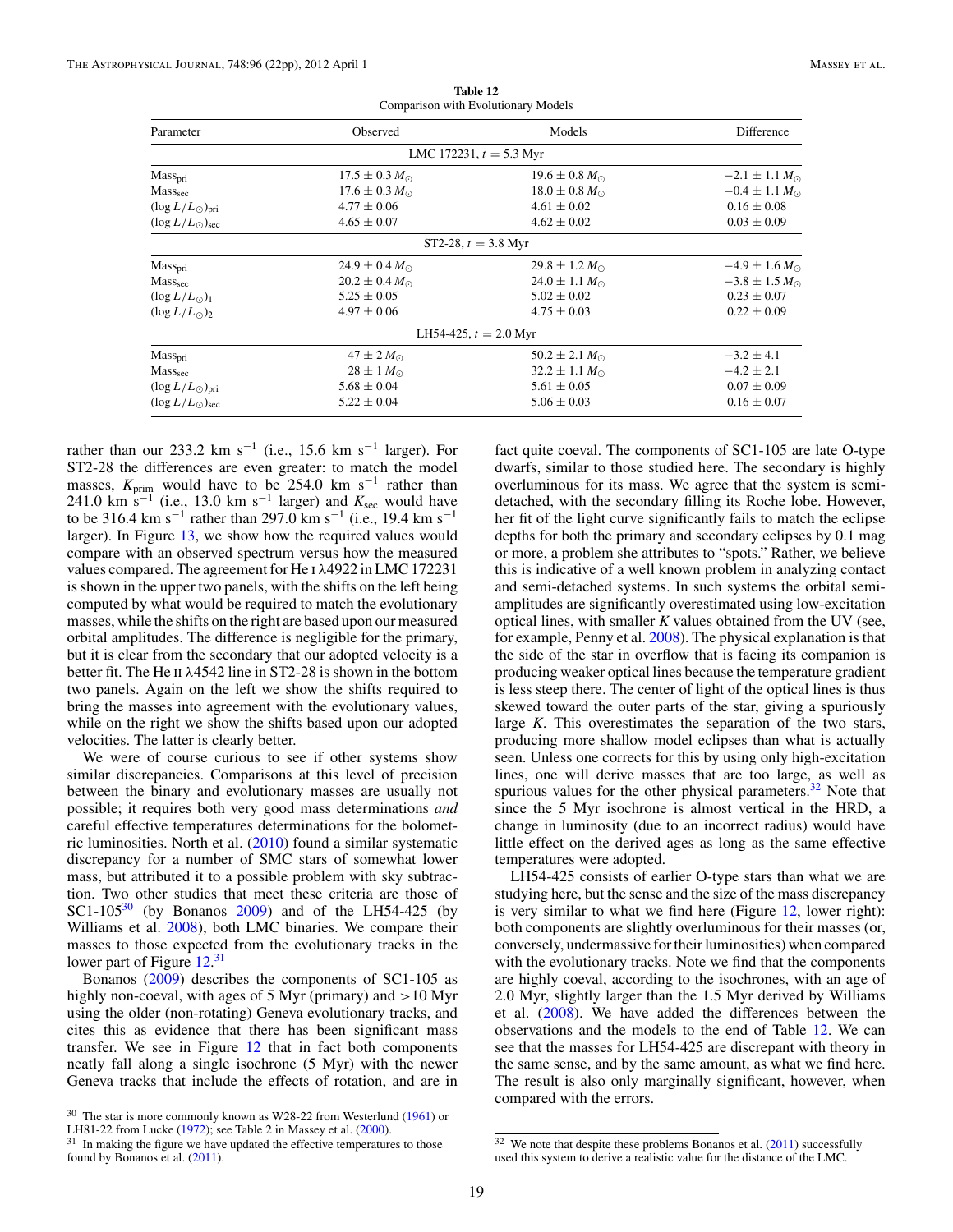

**Figure 13.** Comparison of velocity shifts. Upper: the He i λ4471 LMC 172331 FASTWIND model lines have been shifted by the amount needed to match the required orbital semi-amplitudes if the evolutionary masses were correct on the left. On the right we show the shifts based upon our adopted orbital semi-amplitudes. The underlying spectrum is that shown in Figure 5. Lower: the same is shown for the He π λ4542 FASTWIND model lines for ST2-28. The underlying spectrum is that shown in Figure 10.

The mass-loss rates assumed in the evolutionary models are unlikely to be the culprit. The Geneva models rely upon Vink et al.'s (2001) mass-loss laws for O stars, and for 20  $M_{\odot}$ stars (similar to the mass of those discussed here), the massloss rate averaged over the first 5 Myr are indeed very low, about  $0.02 \times 10^{-6}$   $M_{\odot}$  yr<sup>-1</sup>. Puls et al. (1996) did not measure mass loss in the LMC for stars as low luminosity as these, but did find values <0.1 × 10<sup>-6</sup>  $M_{\odot}$  yr<sup>-1</sup> for LMC O-type stars that were considerably more luminous. Similarly, Massey et al. (2004, 2005, 2009) find mass-loss rates for LMC O stars with log  $L/L_{\odot}$  of 5.0 to be <0.1 × 10<sup>-6</sup> yr<sup>-1</sup>. In order to account for the discrepancy that we find, the mass-loss rates would have to be about  $0.2-0.5 \times 10^{-6} M_{\odot}$  yr<sup>-1</sup> for LMC 172231, and 0.9–1.0  $\times$  10<sup>-6</sup>  $M_{\odot}$  yr<sup>-1</sup> for ST2-28. These high rates can be ruled out observationally for radiatively driven winds.

What if instead binary evolution (i.e., Roche-lobe induced mass loss) has raised the mass-loss rates? We see no evidence of this at present. Certainly in the case of LMC 172231 and ST2-28 we see little current evidence: As discussed above, the stars are not significantly distorted. The residual nebular contamination at  $H\alpha$  in the tomographically separated spectra precludes our making an estimate of the mass-loss rate directly.

Is this a problem restricted to that of the LMC? Unfortunately none of the massive young detached Galactic systems listed by Gies (2012) have undergone a similar sort of analysis; at best, the effective temperatures have come from assigning spectral types, usually without tomographic separation. The *masses* of these systems are likely well determined, but their bolometric *luminosities* are not. (This can be inferred from an inspection of the error bars in Figure 11.)

One intriguing possibility has to do with the metallicity we have assumed for the LMC, using a  $z = 0.006$  for the LMC based upon the Asplund et al. (2009) abundances. What if the appropriate abundance was a little bit higher or a little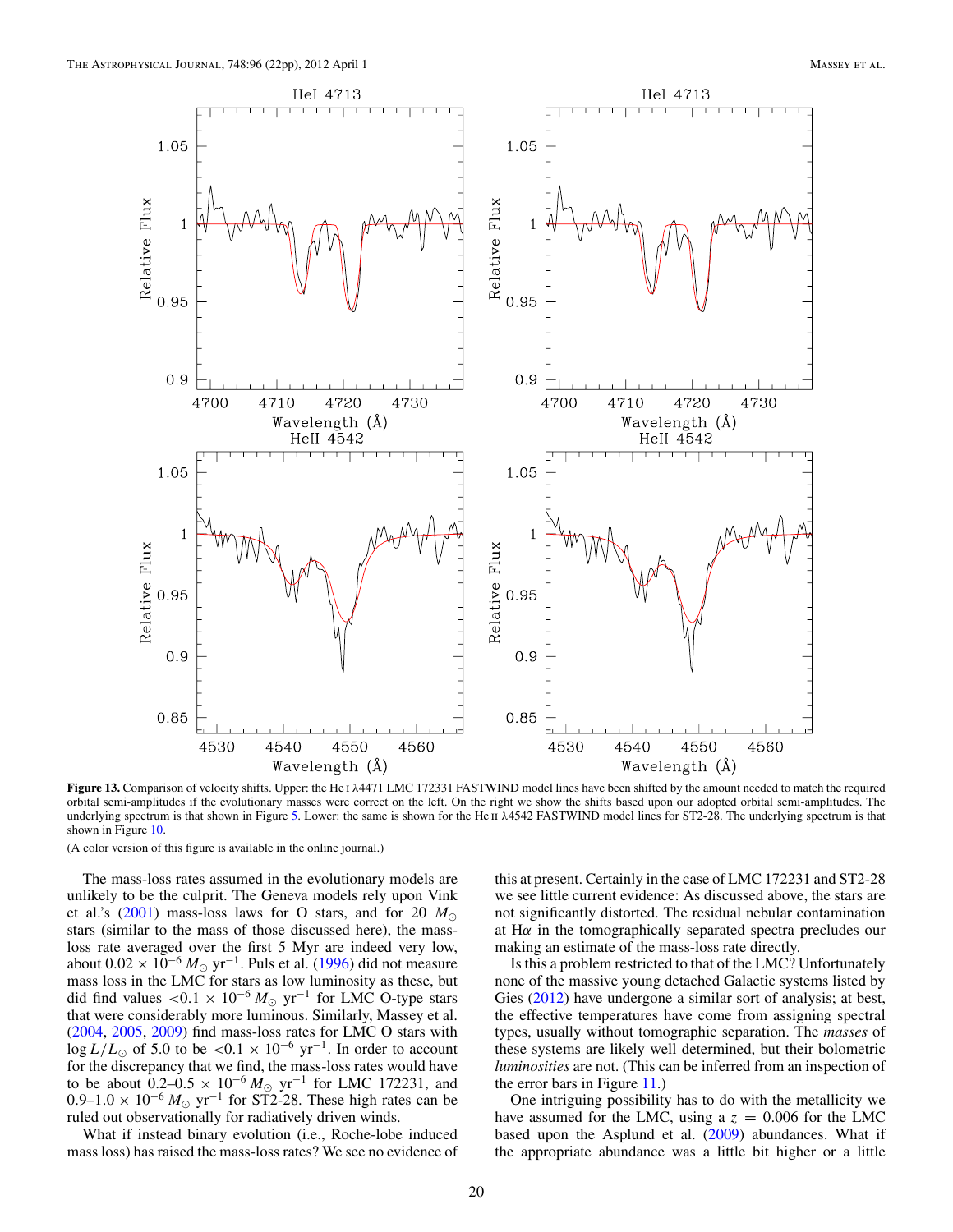bit lower? Would that be enough to explain our discrepancy? To investigate the effect of abundances on the derived masses from the models, we used the solar metallicity ( $z = 0.014$ ) Geneva models for comparison, re-deriving the ages and constructing new isochrones. In all cases the evolutionary masses are about 7% higher for a given luminosity. (At a given age the mass for a particular luminosity is actually *lower* for Galactic metallicity than for the LMC, but the isochrones are shifted to cooler temperatures and so one derives a younger age for these stars, and that results in a higher expected mass.) The median change needed in the models (Table 12) is about 11%. There is no reason to believe this effect is linear, but if it were, explaining the discrepancy by metallicity would require the appropriate models to have much lower metallicities ( $z = 0.002$ ), lower than what is allowed by observations. Of course, given the complicated nature (isochrones shifting and different luminosity for a given mass), it might be that even slightly lower (or even slightly higher) metallicity models might help alleviate the problem. As more models become available, it will be interesting to test this.

We note that the discrepancy between the dynamical masses and the evolutionary masses we find here is in the same sense as that of the mass discrepancy discussed in the Introduction, namely that the masses inferred from the evolutionary tracks are larger masses than those inferred from the surface gravities derived from fitting model atmospheres. But, there the size of the discrepancy is much larger, sometimes a factor of two or more, when present. We cannot, however, use our FASTWIND modeling to obtain a useful additional estimate of the mass. The uncertainty in fitting  $\log g$  to the tomographically separated spectra is about 0.2 dex. An error of 0.2 dex translates to an uncertainty of 60% in the masses, making this not useful for weighing in on the sort of 15% differences we are seeing here. In addition, we note that FASTWIND produces values for  $\log g$ that are systematically about 0.05–0.10 dex smaller than those found using CMFGEN (Neugent et al. 2010; P. Massey et al. 2012, in preparation). We note that our FASTWIND modeling found a  $\log g$  of 4.0 dex (cgs), which is consistent with the  $\log g$ values we list in Tables 7 and 11, derived from the masses and radii from our analysis.

We believe this emphasizes the need for such fundamental data such as ours. With queue or robotic observing on small imaging telescopes, and modern spectrographs on large apertures, obtaining excellent photometry and radial velocities and hence very accurate masses is now standard. However, simply relying upon spectral types to assign effective temperatures do not result in bolometric luminosity determinations that are accurate enough to contribute to the discussion.

If the trend is real, what then could be the problem with the models? Either a higher initial rotation than assumed, or convective overshooting, would extend the size of the convective core in the model, resulting in higher luminosity at a given mass. Ribas et al. (2000) have argued that convective overshooting is more significant at higher masses, and this may be consistent with what we observe here. (We are indebted both to the anonymous referee and to Georges Meynet for correspondence on this point.)

Although our empirical data do show a slight "mass discrepancy" between the Keplerian masses, perhaps the real emphasis should be on how well the observations do in fact confirm the evolutionary masses. This is perhaps the most stringent comparison made for high-mass stars, and we should be encouraged that the agreement is as good as it is in the masses. It is also encouraging that observation and analysis tools have advanced to the point where one can worry about a discrepancy of order 10% in the masses of these stars. Analysis in future papers will either confirm or refute this as a real trend.

We are grateful to the various observers who were involved in taking imaging as part of our photometric monitoring, and to the SMARTS queue managers Jenica Nelan and Michelle Buxton. It was also a pleasure to work with Suzanne Tourtellotte, the SMARTS data manager, who kept the data pipeline flowing, helped us retrieve missing images whenever we made mistakes, and provided some of the most challenging password clues we have ever encountered. A number of undergraduate students were involved in the early stages of examining the photometry data, including Erin Darnell, Corey Ritter, Shaye Storm, and Yelena Tsitkin. E. Darnell also performed a preliminary reduction of the early Swope data. Brian Skiff looked after the data transfer of the images from Yale daily for several observing seasons, and offered good advice. Vincent Chomienne and Georges Meynet generously made the Geneva models available for our use. Larry Wasserman was kind enough to run our velocity data through his orbit program in order to ascertain whether or not the velocity data were consistent with a circular orbit. Alceste Bonanos, Georges Meynet, Noel Richardson, and Stephen Williams all offered comments on an early draft of the manuscript. We thank the anonymous referee for helping us improve the paper. This work was supported by the National Science Foundation under awards AST 0506541, 0506573, 0506577, 0506749, 0946314, and 1008020. We are grateful for the excellent support we received at Las Campanas during the course of this project; it is always a pleasure and privilege to observe on that mountaintop. We also gratefully acknowledge the patience and encouragement of the Carnegie and Arizona time allocation committees who were generous with time allocation on the two Magellan telescopes.

*Facilities:* Magellan:Baade, Magellan:Clay, Swope, CTIO:1.0m, CTIO:1.3m

#### REFERENCES

- Alcock, C., Allsman, R. A., Alves, D. R., et al. 1996, ApJ, 470, 583
- Alcock, C., Allsman, R. A., Alves, D. R., et al. 1997, AJ, 114, 326
- Asplund, M., Grevesse, N., Sauval, A. J., & Scott, P. 2009, ARA&A, 47, 481
- Bagnuolo, W. G., & Gies, D. R. 1991, ApJ, 376, 266
- Bagnuolo, W. G., & Gies, D. R. 1992, in ASP Conf. Ser. 32, Complementary Approaches to Double and Multiple Star Research, ed. H. A. McAlister & W. I. Hartkopf (San Francisco, CA: ASP), 140
- Batten, A. H. 1973, Binary and Multiple Systems of Stars (Oxford: Pergamon Press), 17
- Bevington, P. R. 1969, Data Reduction and Error Analysis for the Physical Sciences (New York: McGraw-Hill), 110
- Binnendijk, L. 1960, Properties of Double Stars (Oxford: Oxford Univ. Press), 69
- Bohannan, B., & Conti, P. S. 1976, ApJ, 204, 797
- Bonanos, A. Z. 2009, ApJ, 691, 407
- Bonanos, A. Z., Castro, N., Macri, L. M., & Kudritzki, R.-P. 2011, ApJ, 739, 9
- Bonanos, A. Z., Stanek, K. Z., Kudritzki, R. P., et al. 2006, ApJ, 652, 313
- Breysacher, J. 1981, A&AS, 43, 203
- Breysacher, J., Azzopardi, M., & Testor, G. 1999, A&AS, 137, 117
- Burkholder, V., Massey, P., & Morrell, N. 1997, ApJ, 490, 328
- Claret, A. 2000, A&A, 3636, 1081
- Coluzzi, R. 1993, Bull. Inf. Cent. Donnees Stellaires, 43, 7
- Conti, P. S., Ebbets, D., Massey, P., & Niemela, V. S. 1980, ApJ, 238, 184
- Conti, P. S., & Frost, S. A. 1977, ApJ, 212, 728
- Conti, P. S., Leep, E. M., & Lorre, J. J. 1977, ApJ, 214, 759
- Conti, P. S., & Walborn, N. R. 1976, ApJ, 207, 502
- Derekas, A., Kiss, L. L., & Bedding, T. R. 2007, ApJ, 663, 249
- Eddington, A. S. 1924, MNRAS, 84, 208
- Ekström, S., Georgy, C., Eggenberger, P., et al. 2012, A&A, 537, 146
- Evans, C. J., Lennon, D. J., Smartt, S. J., & Trundle, C. 2006, A&A, 456, 623